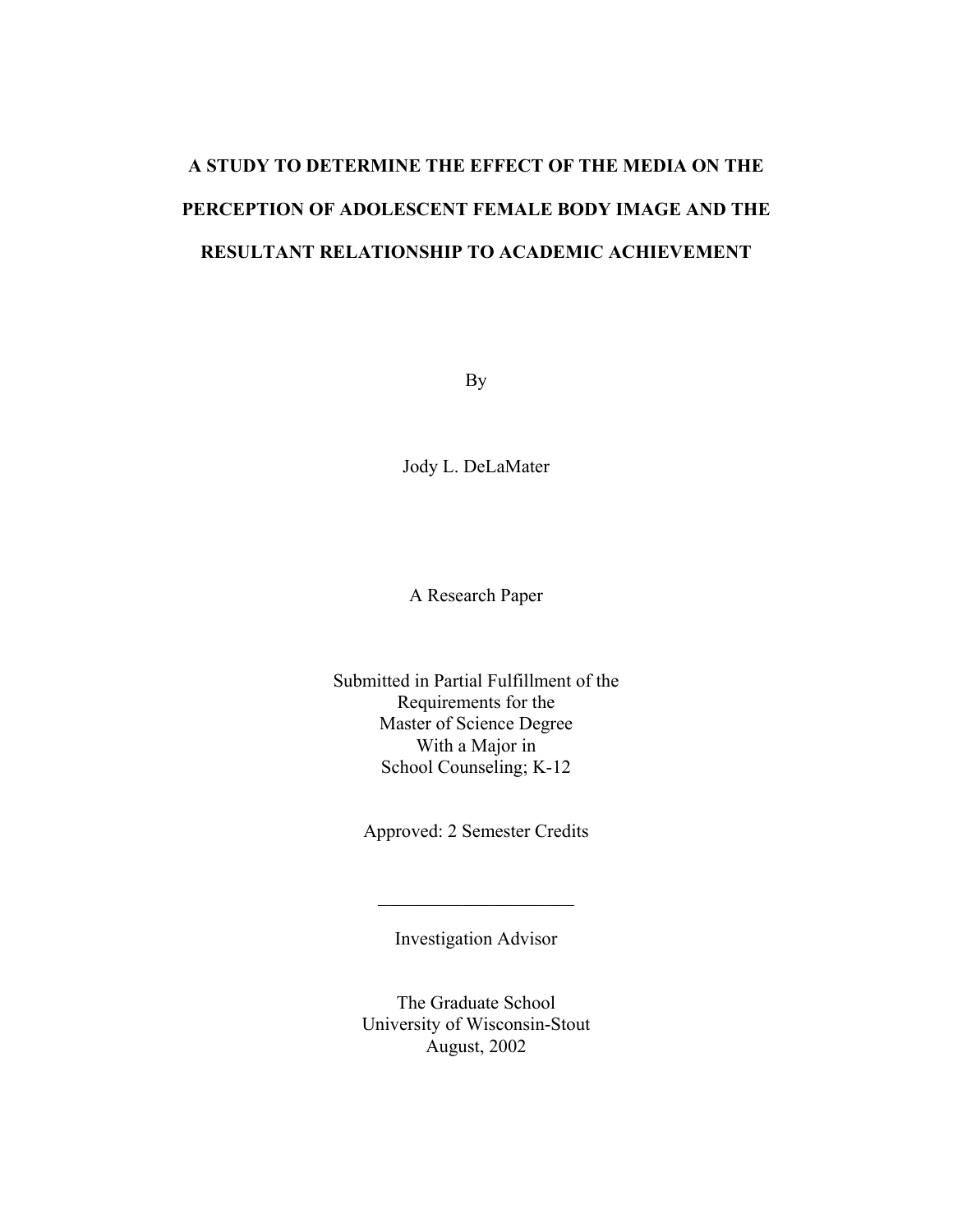## The Graduate School University of Wisconsin-Stout Menomonie, WI 54751

## **ABSTRACT**

|          | <b>DeLaMater</b> | Jody    |           |
|----------|------------------|---------|-----------|
| (Writer) | (Last Name)      | (First) | (Initial) |

A Study To Determine the Effect of the Media on the Perception of Adolescent Female (Title)

Body Image and the Resultant Relationship to Academic Achievement\_\_\_\_\_\_\_\_\_\_\_\_\_\_\_

|                  | MS in School Counseling; PreK-12 Dr. Ed Biggerstaff August, 2002 | - 41 |
|------------------|------------------------------------------------------------------|------|
| (Graduate Major) | (Research Advisor) (Month, Year) (No. of Pages)                  |      |

American Psychological Association (APA) Publication Manual ( Name of Style Manual Used in this Study)

The purpose of this study was to explore the various issues of body image, and the perceptions that the average adolescent female has about her physical and mental image. This study includes a comprehensive review and critical analysis of literature in regards to the definition of body image, along with the relationships between the media, family, self-esteem, and academic success and body image. The goal is that the recommendations may serve to improve the outlook and awareness of body image between teachers and other educators, families, and communities.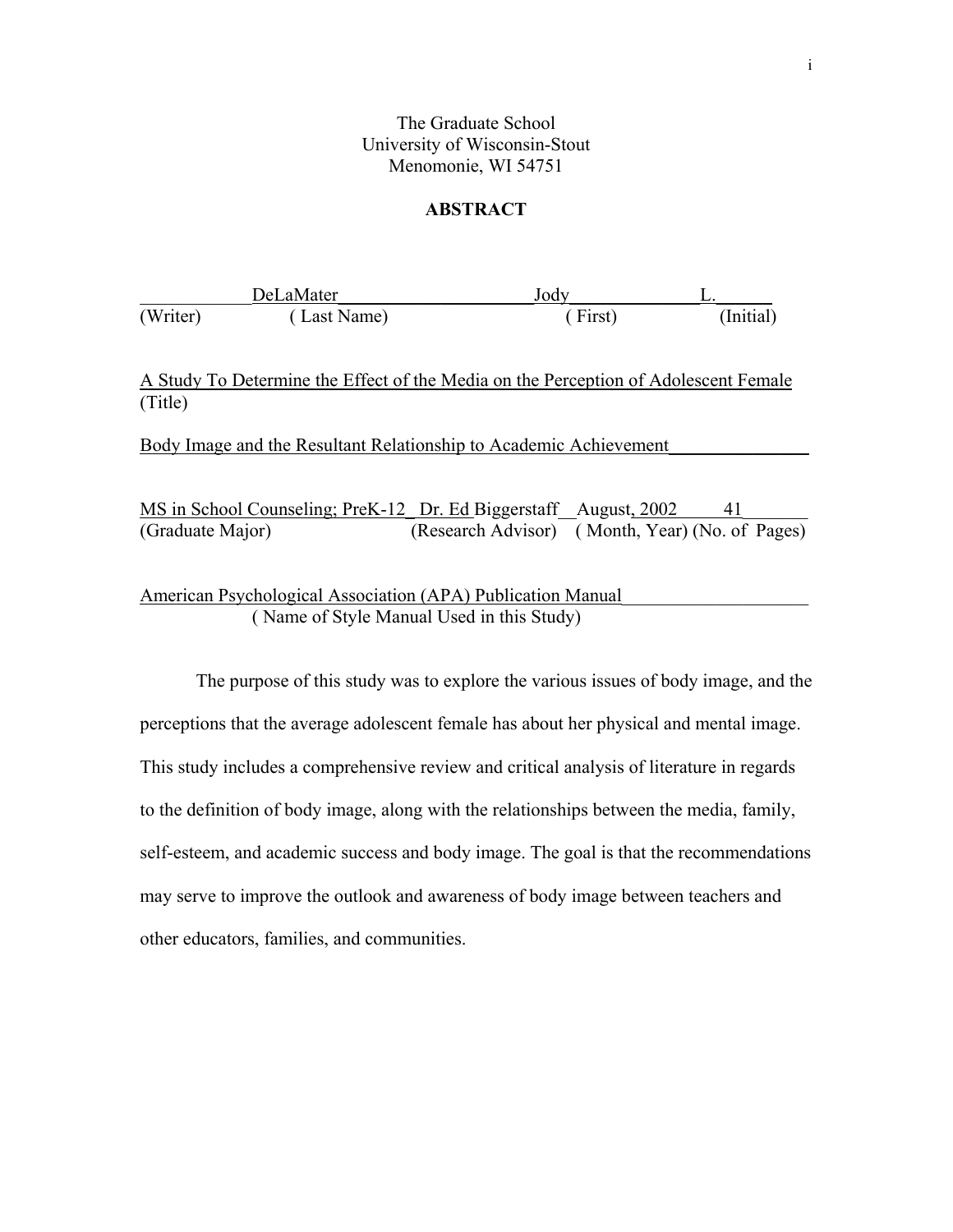## **ACKNOWLEDGEMENTS**

 First, I would like to thank Dr. Ed Biggerstaff, for his friendship, support, and extreme patience during the writing and reviewing of this paper.

 Second, I would like to thank my parents, John and Glenda DeLaMater, for without their love and support, I would not feel as strong about Education and Counseling as I do today.

 A special thanks to Kristi and Mike for being like second parents to me, and for their humor and support for me while doing this paper.

 A final thanks to the University of Wisconsin-Stout for providing me with an enriching education.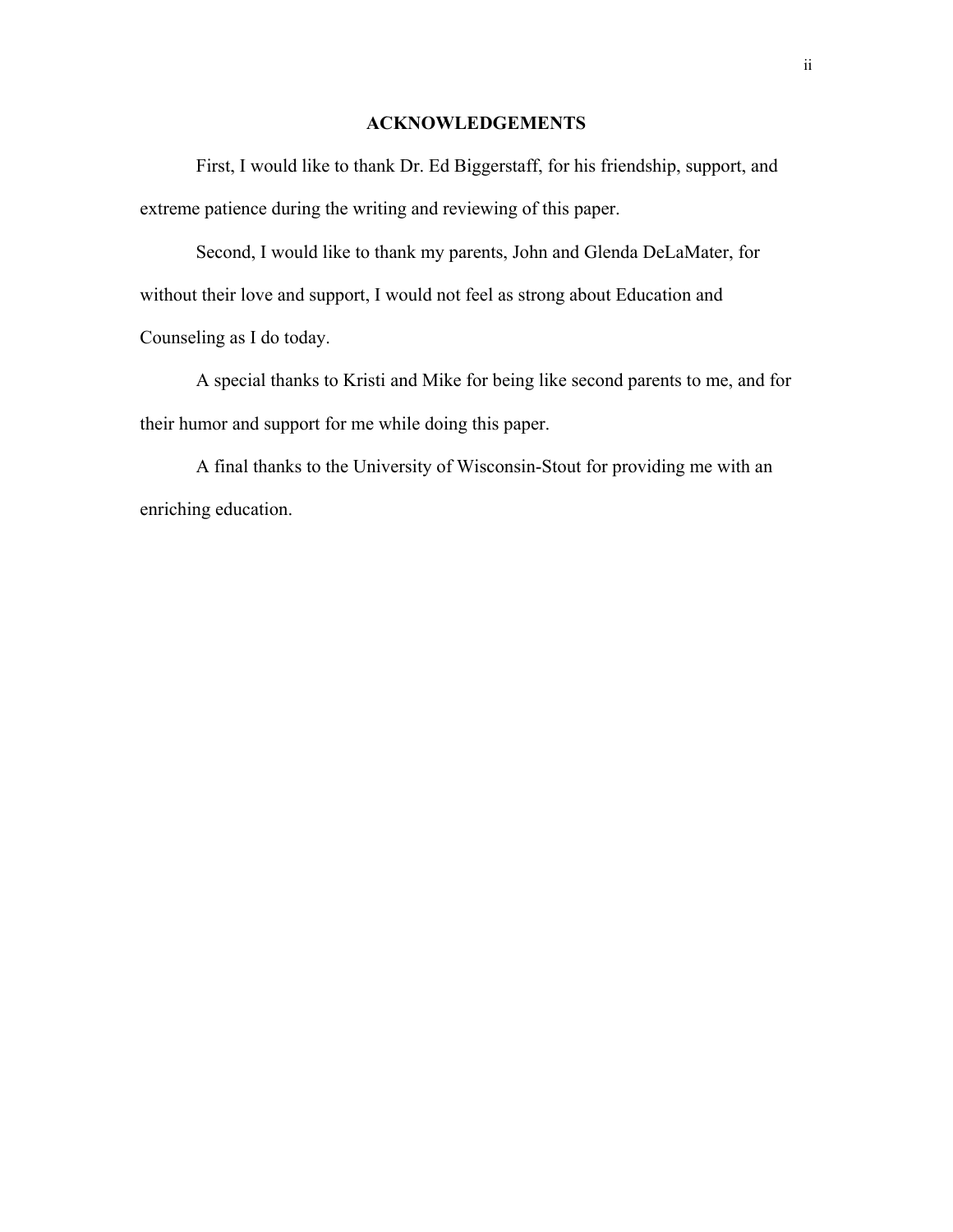# **TABLE OF CONTENTS**

| $\ldots$ .17                                             |
|----------------------------------------------------------|
|                                                          |
|                                                          |
|                                                          |
|                                                          |
| CHAPTER THREE Summary, Analysis, and Recommendations. 35 |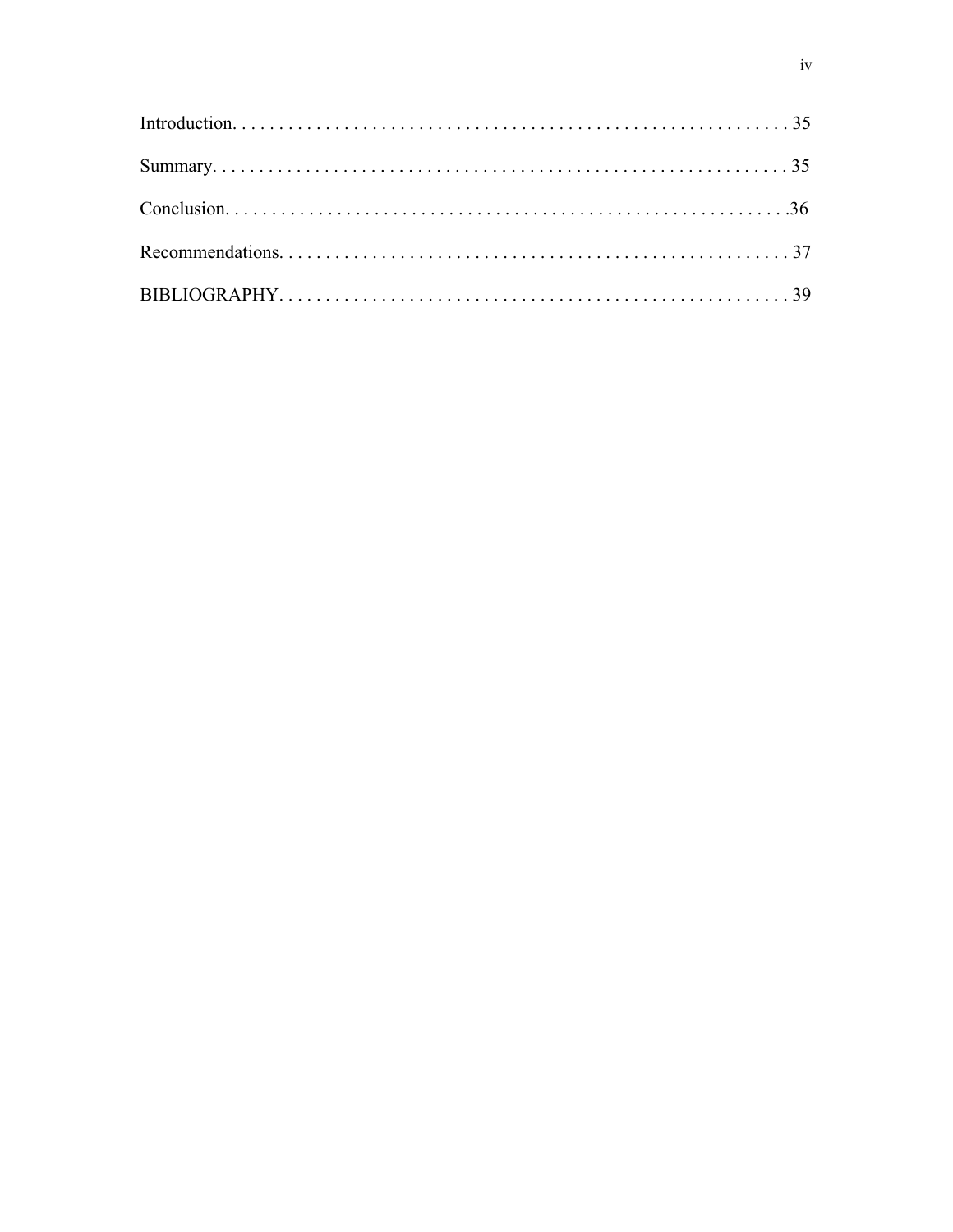#### **CHAPTER 1**

#### **Introduction**

For many adolescent females, beauty is just out of reach (Mayo, 1992). The media constantly bombards us with messages about how we can adorn or alter our bodies and thereby enhance the qualities of our lives (Mayo, 1992). Adolescent girls struggle with perceptions of the ideal body image and this effects them with their selfesteem and educational development. The media contributes greatly to this distortion, along with peers, society, and family. In other cases, a distorted body image leads adolescent females to the extremes of eating disorders such as anorexia nervosa and bulimia.

 National surveys consistently reveal among 11 to 17 year old girls, the number one goal is to "lose weight and keep it off" (Kilbourne, cited in Blackhurst & Wilson, 1999, p. 111), and 80% of girls have dieted by the time they reach the age of 18 (Brown, cited in Blackhurst & Wilson, 1999). The prevalence of eating and body image problems is evidence that rather than representing pathology on the part of individual girls and women, such behavior reflects pathology in our culture (Brown & Jasper, cited in Blackhurst & Wilson, 1999). These researchers who have acknowledged the importance of social and cultural factors in development of eating disorders have focused primarily on the cultural norm of thinness (Striegel-Moore, Silberstein, & Rodin, cited in Blackhurst & Wilson, 1999). This approach has highlighted the role of the media and other cultural forces in promoting a "thin ideal" that is unattainable for most women (Orbach, cited in Blackhurst & Wilson, 1999). Additionally research shows (Huon, cited in McCabe & Ricciardelli, 2001) that dieting is the main weight regulation used by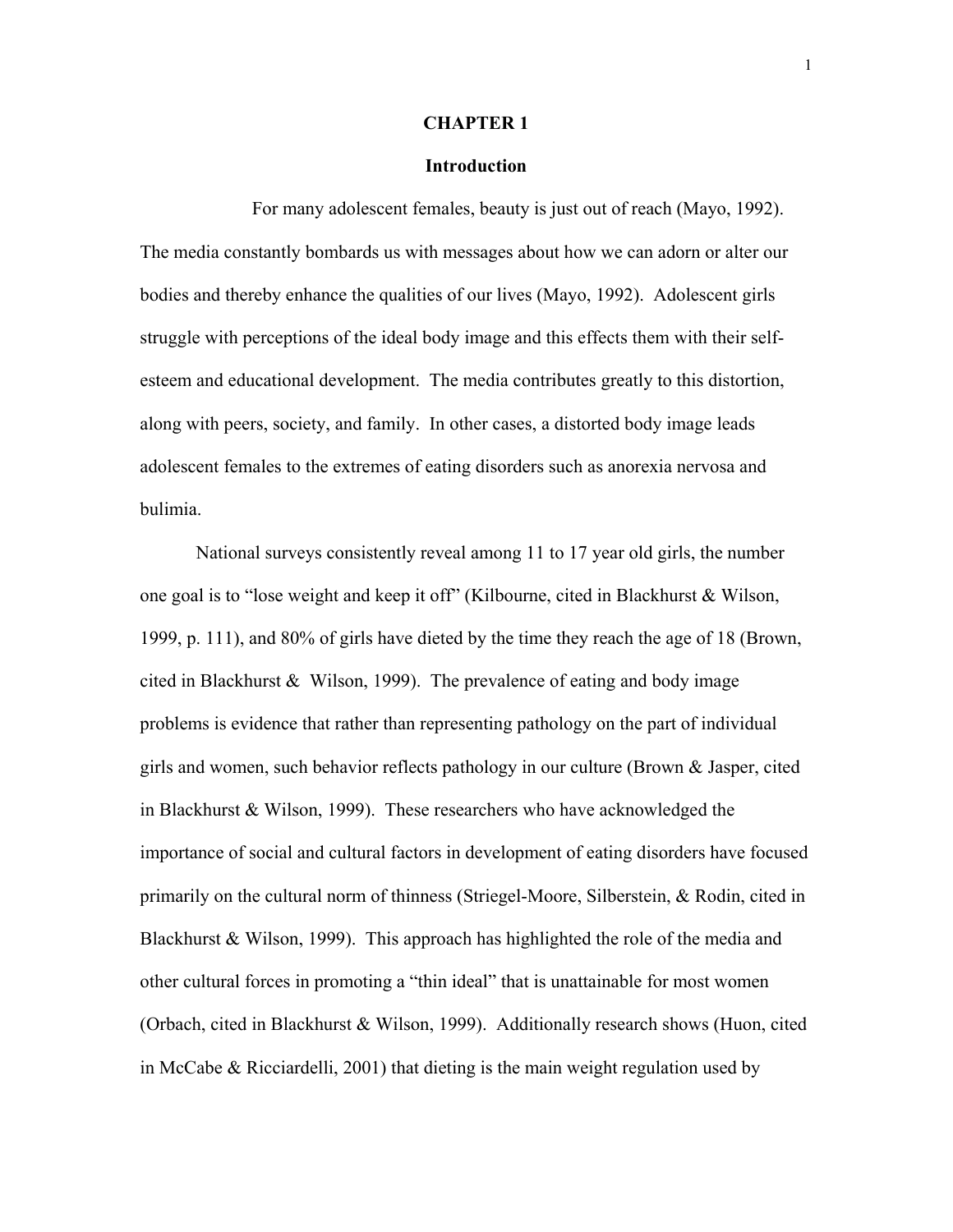females. Indeed, larger girls report more dieting and body dissatisfaction, and many normal weight girls also diet and report dissatisfaction (Huon & Patton, cited in Dunkely, Paxton, & Wertheim, 2001). Although body concerns may lead to healthy eating choices and exercise in some girls, many others diet despite already being a healthy body weight or report using unhealthy methods such as fasting or vomiting (Dunkley, Wertheim,  $\&$ Paxton, 2001).

 The media, along with cultural forces has highlighted the role in promoting a "thin ideal" that is unattainable for most women (Orbach, cited in Blackhurst & Wilson, 1999). Blackhurst and Wilson (1999) stated that the media delivers this message in its advertisements: If thin, beautiful, fashion models and television personalities are dissatisfied with their weight and looks, then ordinary women must be doubly concerned. Research has demonstrated that magazines play an important role in body image and disturbed eating among adolescent girls (Levine, Smolak, & Hayden, cited in McCabe & Ricciardelli, 2001). Magazines such as Seventeen, Cosmopolitan, YM, and Vogue provide adolescent girls with information on hot new makeup tips, the latest fad diets, how to get the perfect man to notice you, the newest wardrobe styles, and the latest cosmetic surgery.

 With media being a huge impact on the distorted body images of adolescent females, it may also be a factor for adults as well. Media influences to alter weight, as well as feedback from mother, father, and both male and female peers, were greater for females (McCabe & Ricciardelli, 2001). Parents appear to play an important role in transmitting sociocultural messages regarding the ideal body to adolescents (Stice, cited in McCabe & Ricciardelli, 2001). While mothers have a strong influence on adolescent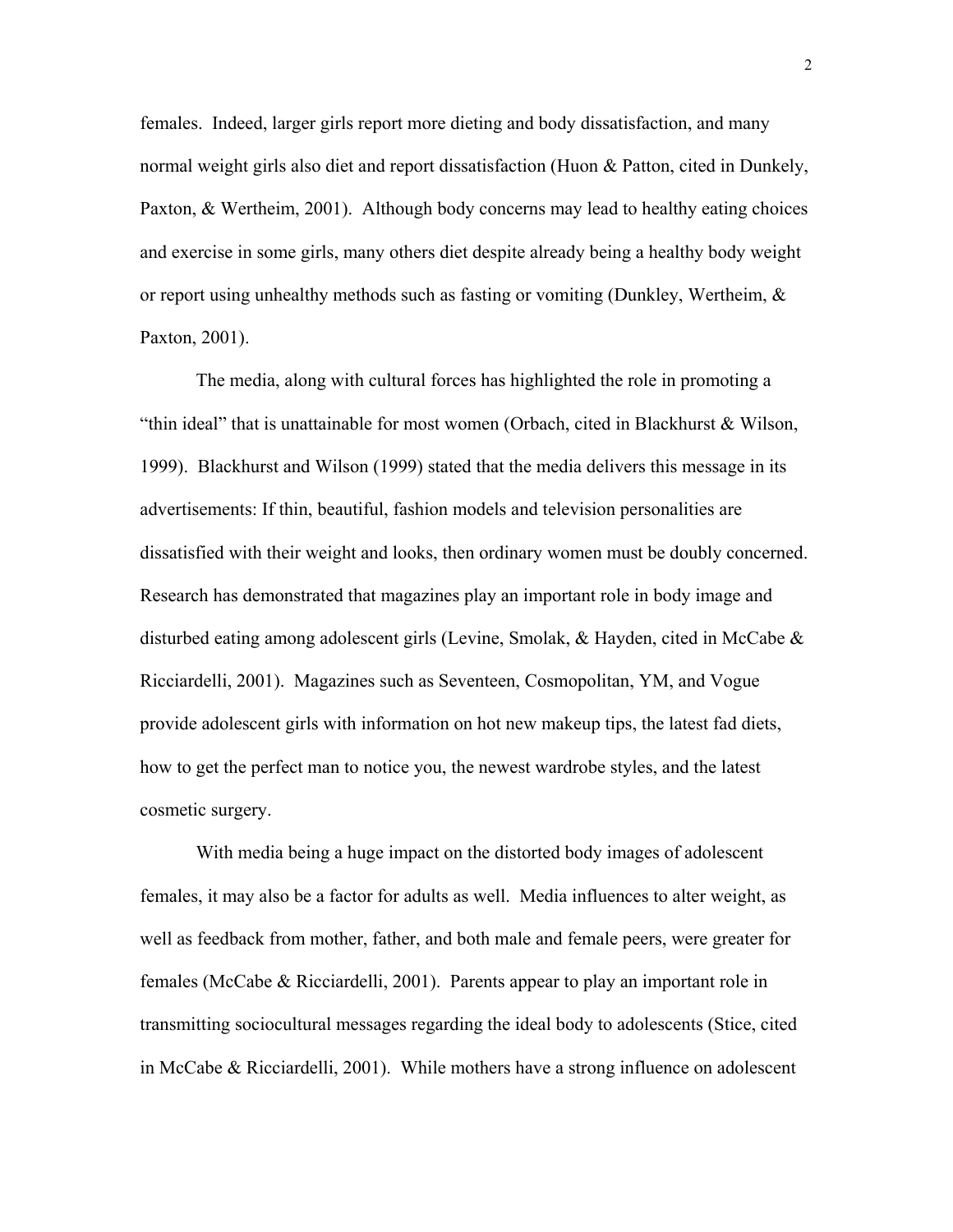females' attitudes and behaviors, less is known about the role of fathers, although one study found that mothers and fathers did not differ in the dieting encouragement given to their daughters (Moreno & Thalen, cited in McCabe & Ricciardelli, 2001). A study by Schwartz, Phares, Tantleff-Dunn, and Thompson (1999) found that, among both adult males and females, parents were perceived to be more likely to provide feedback to daughters than to their sons regarding their appearance ( Schwartz, Phares, Tantleff-Dunn and Thompson, 1999, as cited by McCabe & Ricciardelli, 2001). McCabe & Ricciardelli (2001) found that fathers are perceived to have a greater influence on their daughters' attitudes. Additionally, a substantial number of adolescent girls talked with their female friends about weight, shape, and dieting at least sometimes ( Levine, Smolak, Moodey, Shuman, and Hessen, 1994, as cited by Ricciardelli, 2001).

 The extent to which the media messages play on adolescent females is astounding. Kalodner (1997) found that looking at thin models resulted in feelings of anxiety and body dissatisfaction among females (McCabe & Ricciardelli, 2001). With the connection between body image among adolescent females and the media, it is important for schools to educate the issues of body image and eating problems.

#### **Purpose of the Study**

 There are two purposes of this study. One, to review the literature to determine the relationship between the media and how adolescent females perceive their body image, and to connect adolescent girls' body image perception to their academic success. Two, to analyze the literature and provide a foundation to formulate recommendations for present and future counselors and educators.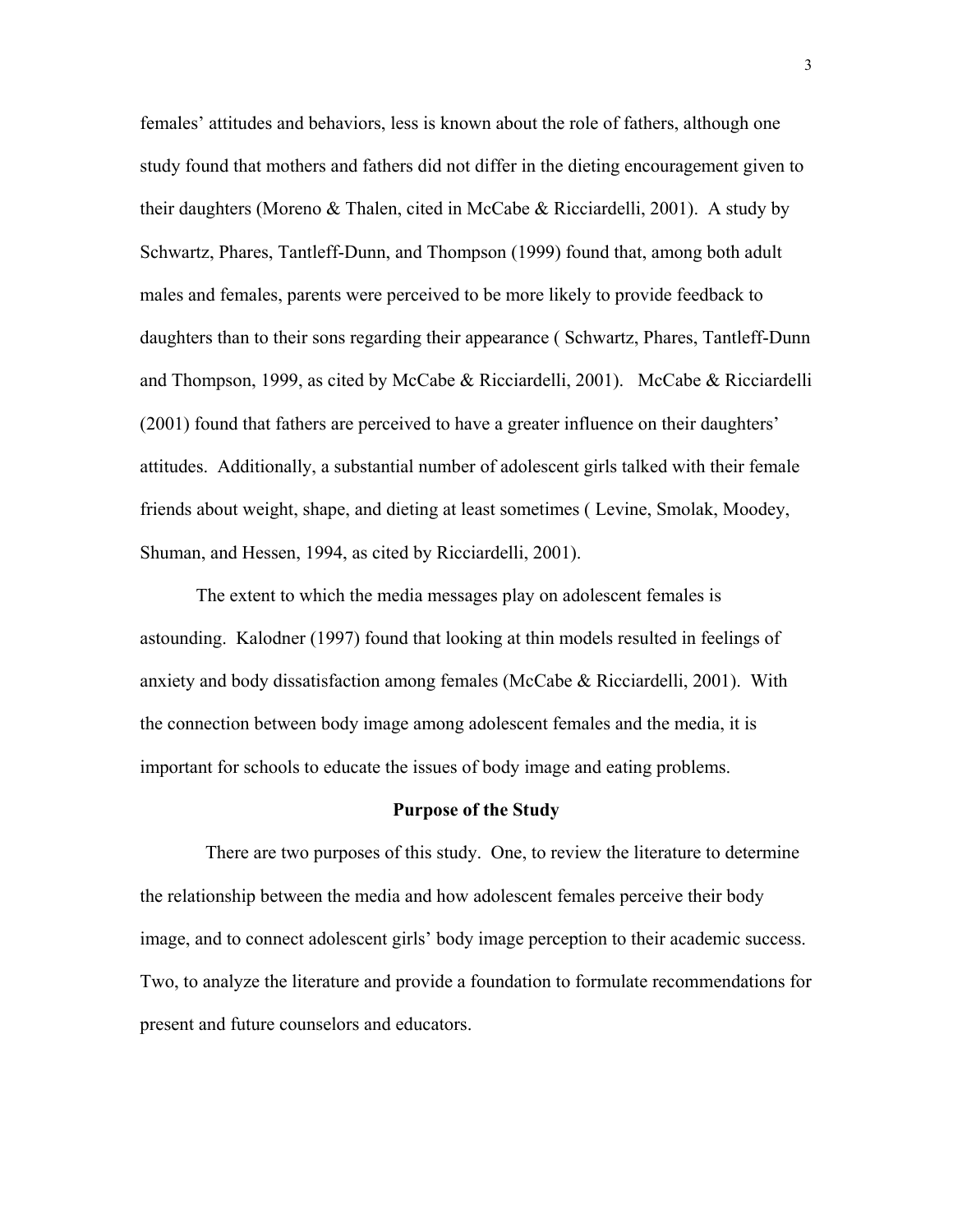## **Research Question**

With the media portraying a thin or "ideal" body image, will there be a relationship between adolescent females perception of body image and the media, as well as their academic success?

## **Definition of Terms**

For purposes of clarity, the following are the definition of terms used in this study:

**Body Image –** An individual's perception of her or his body (Gabel & Kearney,

(1998).

- **Media a.** An urgency by which something is accomplished, conveyed, or Transferred.
	- **b.** A means of mass communication, such as newspapers, radio, television.
	- **c.** A specific kind of artistic technique or means of expression as Determined by the materials or creative methods used ( Parke, E. 2000).

#### **Assumptions**

 It is assumed that the research in this study will show that the media is a primary factor contributing to adolescent females' perceptions of body image. In addition to the media, adolescent girls who have a negative body image are likely to have low selfesteem and are likely to have eating disorders. Finally, adolescent females with negative perceptions of their body image are likely to struggle academically as opposed to females who have positive body image.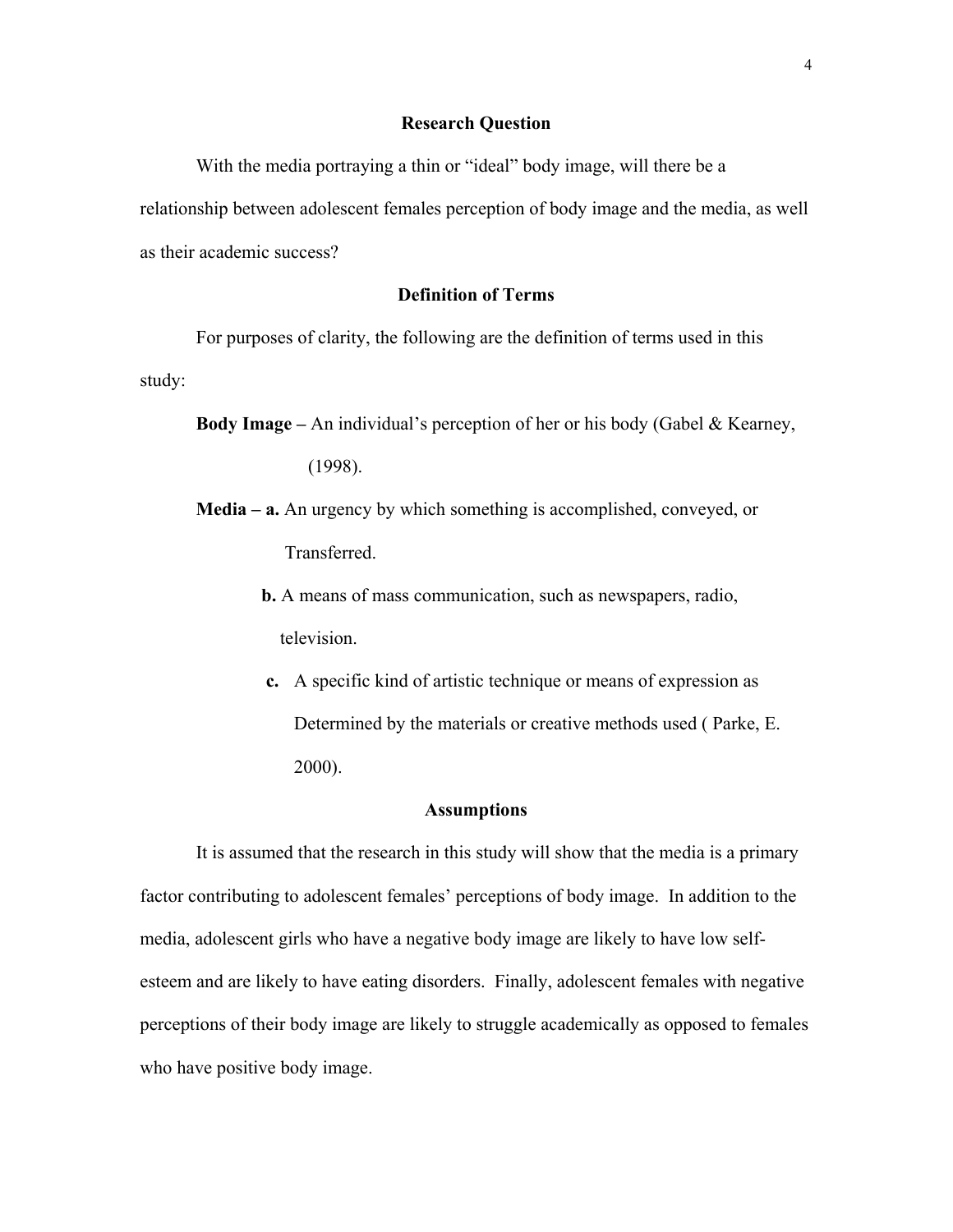## **Limitations**

 The limitation of this study is that there will be no instrument or correlational data presented in this research.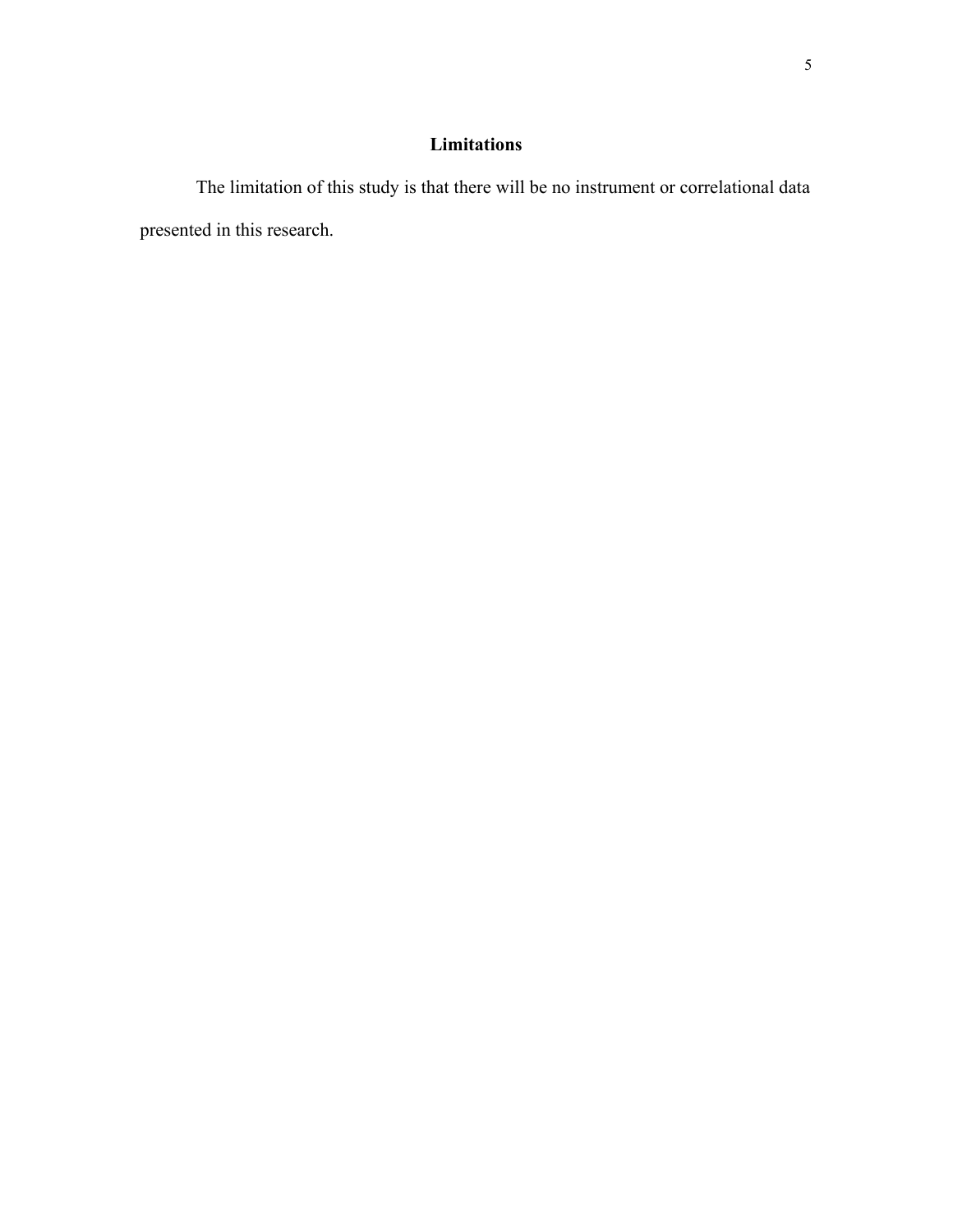## **CHAPTER TWO**

#### **Literature Review**

#### **Introduction**

This chapter reviews the literature relating to the perceptions of body image among adolescent females. There are three categories of body image that is researched. First, the media's influence regarding the "ideal" body image and the effect this has on adolescent females. Second, the body image in relation to self-esteem, development, and the influences among adolescent females. Finally, this chapter concludes with the relationship between adolescent females' perception of body image and their resultant educational success.

#### **Media and body image**

Media pressure to be thin is stronger now than at any time in the last 19 years. A recent study found that television and diet promotions, nonexistent in 1973, now compise about five percent of TV advertisements (Berg, 2001). According to Berg (2001), advertising is a 130 billion-dollar industry, and the most powerful educational force in America. It has designed the cultural ideals of the last two decades. Advertising expertly conveys messages that "you're not okay-and here's what you need to fix what's wrong". Advertising sells body dissatisfaction a thousand times a day to women and men who are being set up by the constant stream of gaunt images in the media. The perfect model guarantees our desire to fix our "ugly fat" or "ugly" features through buying product *'x'* (Berg, 2001, p. 35). Capitalism and patriarchy most often use the media to project the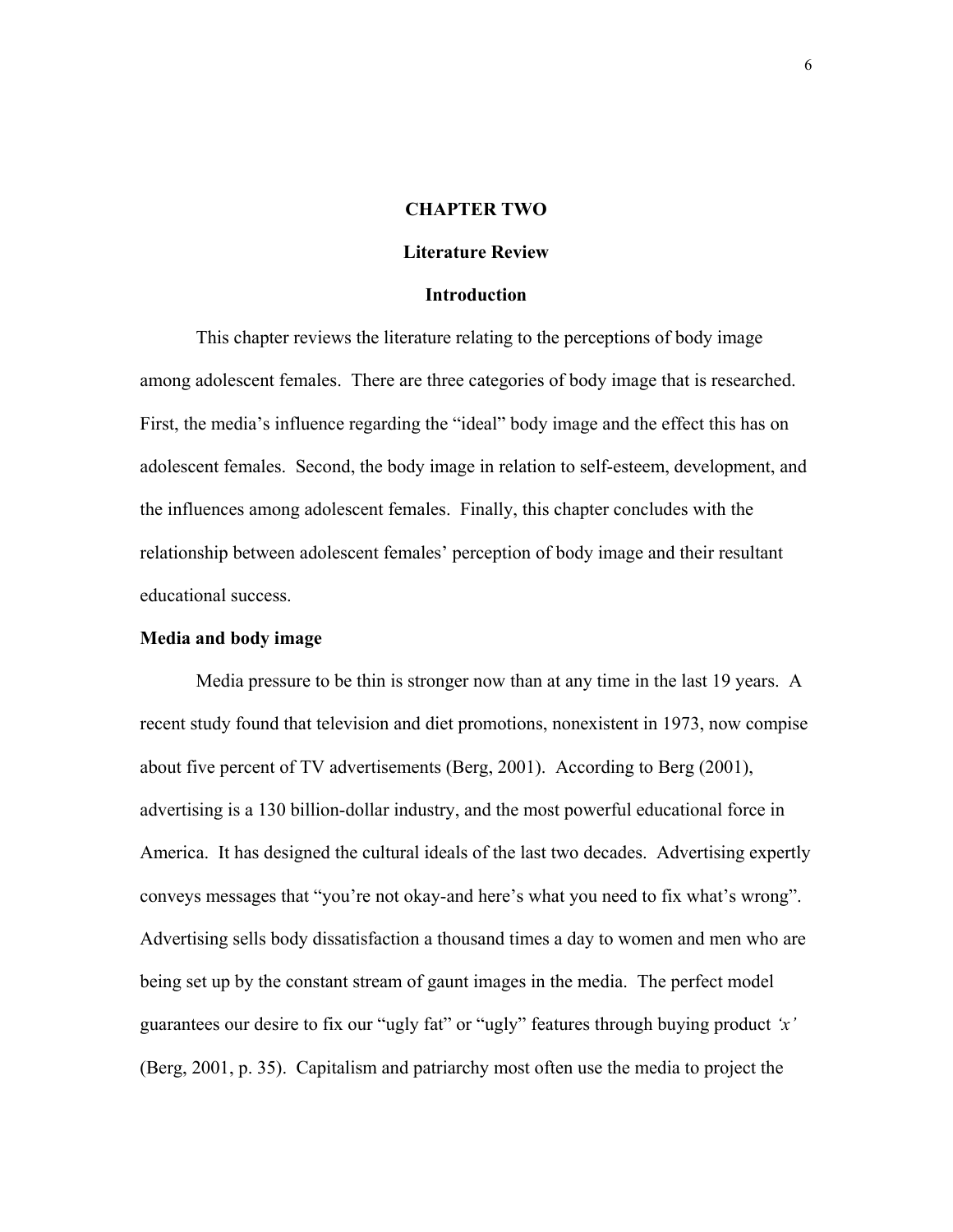culturally desirable body to women (Hesse-Biber, 1996). According to Hesse-Biber (1996), these images are everywhere-on television, in the movies, on billboards, and in print. A later study also found that reported peer and media influences were important in predicting elementary and middle school girls' weight concerns (Taylor et al., cited by Dunkley, Paxton, & Wertheim, 2001).

## **Advertising and body image**

Advertising has been vilified for upholding-perhaps even creating-the emaciated standard of beauty by which girls are taught from childhood to judge the worth of their own bodies (Freedman, 1984; Nichter & Nichter, 1991, Solomon, 1992, as cited by Stephens & Hill, 1994). In their four to five hours a day in front of the television, children are bombarded with images of thinness, as beauty, in advertising as well as programs (Nichter & Nichter, 1991, as cited by Stephens & Hill, 1994). Saturday morning cartoon programming includes commercials focusing on appearance enhancement, nine out of ten of which are delivered to little girls (Ogletree et al., 1990, as cited by Stephens & Hill, 1994). Barbie and her clones found forces with real adult role models-teachers, parents, older friends, and celebrities to drive a lesson home. As girls grow toward puberty, researchers as well as clinicians have observed that while a boy learns to view his body of achieving master over the external environment, a girl learns that a main function of her body is to attract others (Erickson, 1968; Freedman, 1984; Koff, Rierdan, & Stubbs, 1990, as cited in Stephens & Hill, 1994).

 Women who are very dissatisfied with their physiques may be particularly vulnerable to advertising that features female product endorsers or models who exemplify thinness as a sine qua non of feminine beauty. To paint a clearer picture of how body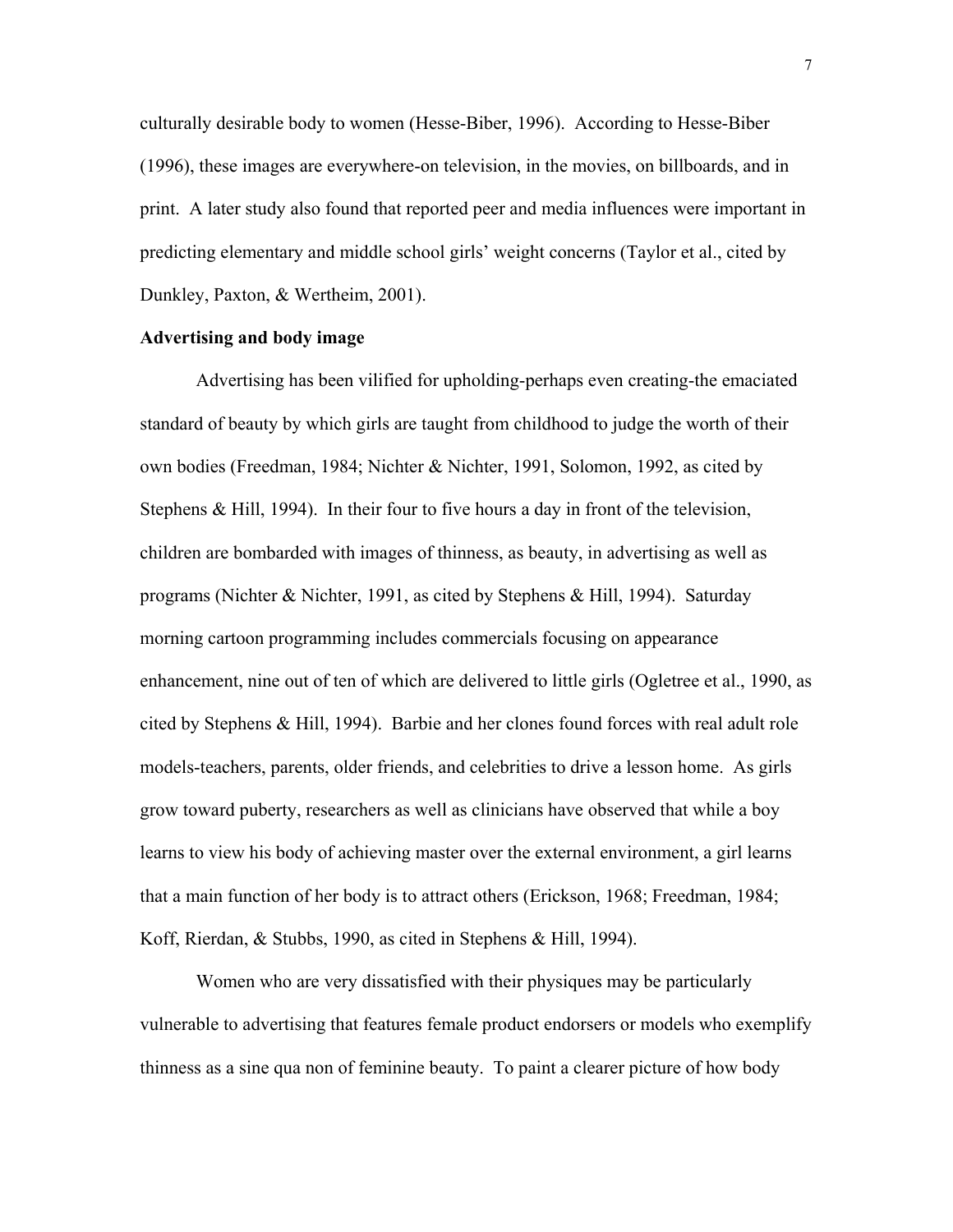dissatisfaction might strengthen the persuasiveness of such advertising, findings on the link between endorser attractiveness and advertising effectiveness must first be examined. Then it will be possible to pinpoint where body dissatisfaction may come into play (Stephens & Hill, 1994).

 Research on the persuasion process has shown the recipients of persuasive messages are often more likely to accept it if they find a communicator or message source to be physically attractive (Chaiken, 1986, cited in Stephens & Hill, 1994). Physical attractiveness of the communicator has been found to facilitate message acceptance in a wide array of studies differing in subject population, communication mode, experimental setting, message content, and measure of persuasion. Advertising researchers have found that an attractive model or product endorsers may positively influence the recipient's attitude toward the ad (Kamins, 1990, cited by Stephens & Hill, 1994), attitude toward the advertised brand (Kahle & Homer, 1985, cited by Stephens & Hill, 1994), and actual purchase (Caballero & Pride, 1984, as cited by Stephens & Hill, 1994).

 It has been suggested that physically attractive individuals tend to be more persuasive in part because others like them better or credit them with desirable traits such as sociability, friendliness, warmth, poise, and kindness (Berscheid & Walster, 1974; Chaiken, 1986; Patzer, 1985, cited by Stephens & Hill, 1994). Several of the studies cited provide indirect support for this speculation. It was reported that attractiveness increased perceived trustworthiness and knowledgeability, both of which were closely associated with enhanced message evaluations (Debevec, Madden, and Kernan, (1986), as cited by Stephens & Hill, 1994).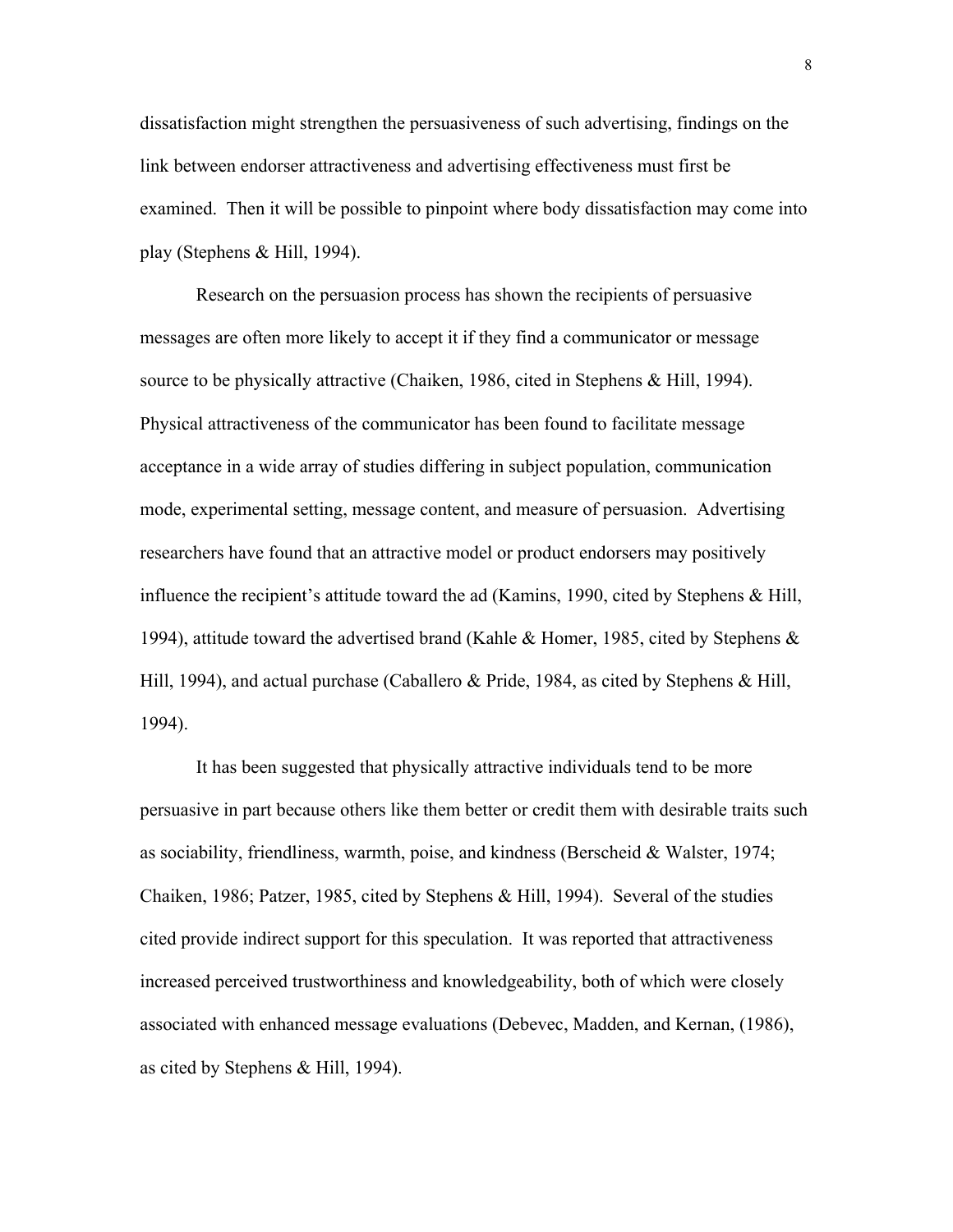It seems plausible that women who are more dissatisfied with their bodies (and therefore more susceptible to peer pressure) may be more persuadable by attractive (thin) endorsers of such products and services. Stephens and Hill (1994) predicted two points. One, the more dissatisfied a woman is with her body, the more positively she will evaluate an advertisement for a socially conspicuous brand, product, or service featuring a physically attractive female endorser or model. Two, the more dissatisfied a woman is with her body, the more positive will be her evaluation of a socially conspicuous brand, product, or service advertised by a physically attractive endorser. This finding indicates that higher levels of body dissatisfaction are associated with an increased tendency to attribute socially desirable traits to those who are judged physically attractive by virtue of being thin (Stephens & Hill, 1994). Stephens and Hill (1994) provides an explanation of why more dissatisfied women might be expected to evaluate a product or brand more positively if it is advertised by an attractive endorser. Women who are more dissatisfied with their bodies are more likely to ascribe socially desirable traits to a physically attractive endorser.

 In summary, it is predicted that women who are especially dissatisfied with their physiques will particularly be vulnerable to advertising that features the cultural ideal endorsing brands, products, or services that are socially conspicuous or result in visible changes in appearance (Stephens & Hill, 1994).

### **Magazines and body image**

The popularity of teen magazines, as well as the release of several new teen publications in the past few years, may come as a surprise to some educators. Shared readership of the leading teen magazines, including giants Seventeen, YM, and Teen is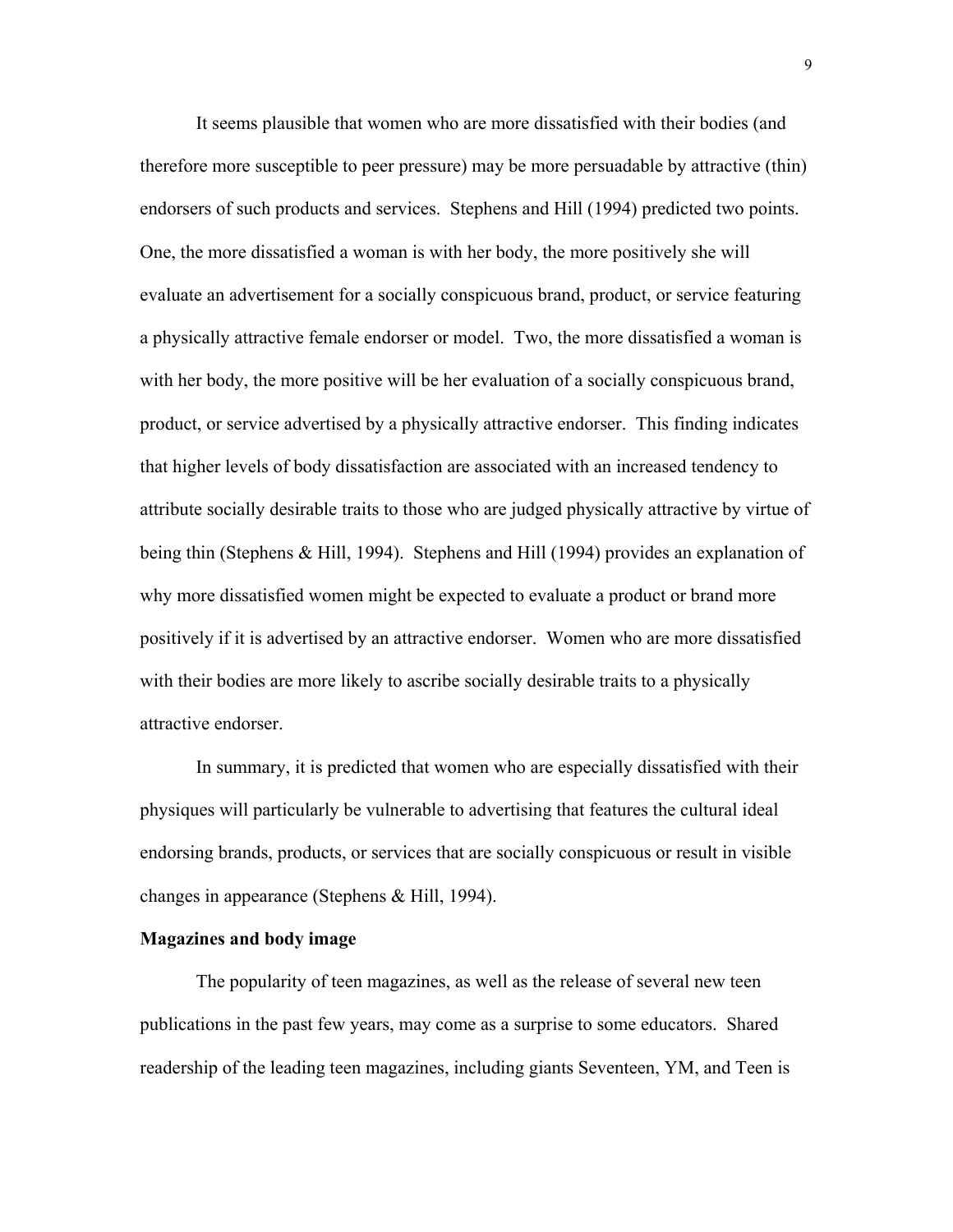assessed at well over 10 million. With cover prices of approximately four dollars per issue, monthly revenues for these publications are in the multi-million dollar range. Any reading material that attracts this kind of expenditure of both leisure time and money on the part of young readers should be of interest to educators (Norton, 2002).

Women's magazines have become so dependent on promoting their advertisers that many are little more than catalogs selling products. These magazines with their glossy pages of advertising and beauty advice, hold up an especially devious mirror. They offer to "help" women, while presenting a standard nearly impossible to attain (Hesse-Biber, 1996). According to Berg (2001), extremely thin models are used almost exclusively the pages of women's magazines. Computer enhanced photography has advanced far beyond the techniques that merely airbrushed blemishes, added highlights to hair, and lengthened the legs with a camera angle. Most photos are computerized composites (Hesse-Biber, 1996).

 Teenagers are believed to be among the heaviest users of many forms of massed media, particularly specialized magazines (Arnett, Larson, & Offer, 1995; Arnett, 1995, as cited by Thomsen, Weber, & Brown, 2000). Recent circulation figures reported by the Standard Rate and Data Service indicate that more than 6.5 million adolescent females read Seventeen, Teen, YM, three of the most popular magazines targeted at teenage females, each month (Thomsen, Weber, & Brown, 2000). Klein, Brown, Childres, Oliveri, Porter, and Dykers (1993) have reported that at least three-fourths of white females between the ages of 12 and 14 read at least one magazine on a regular basis (Klein, Brown, Childers, Oliveri, Porter, and Dykers, 1993, as cited by Thomsen, Weber, & Brown, 2000). It is believed that the messages in these magazines are primarily used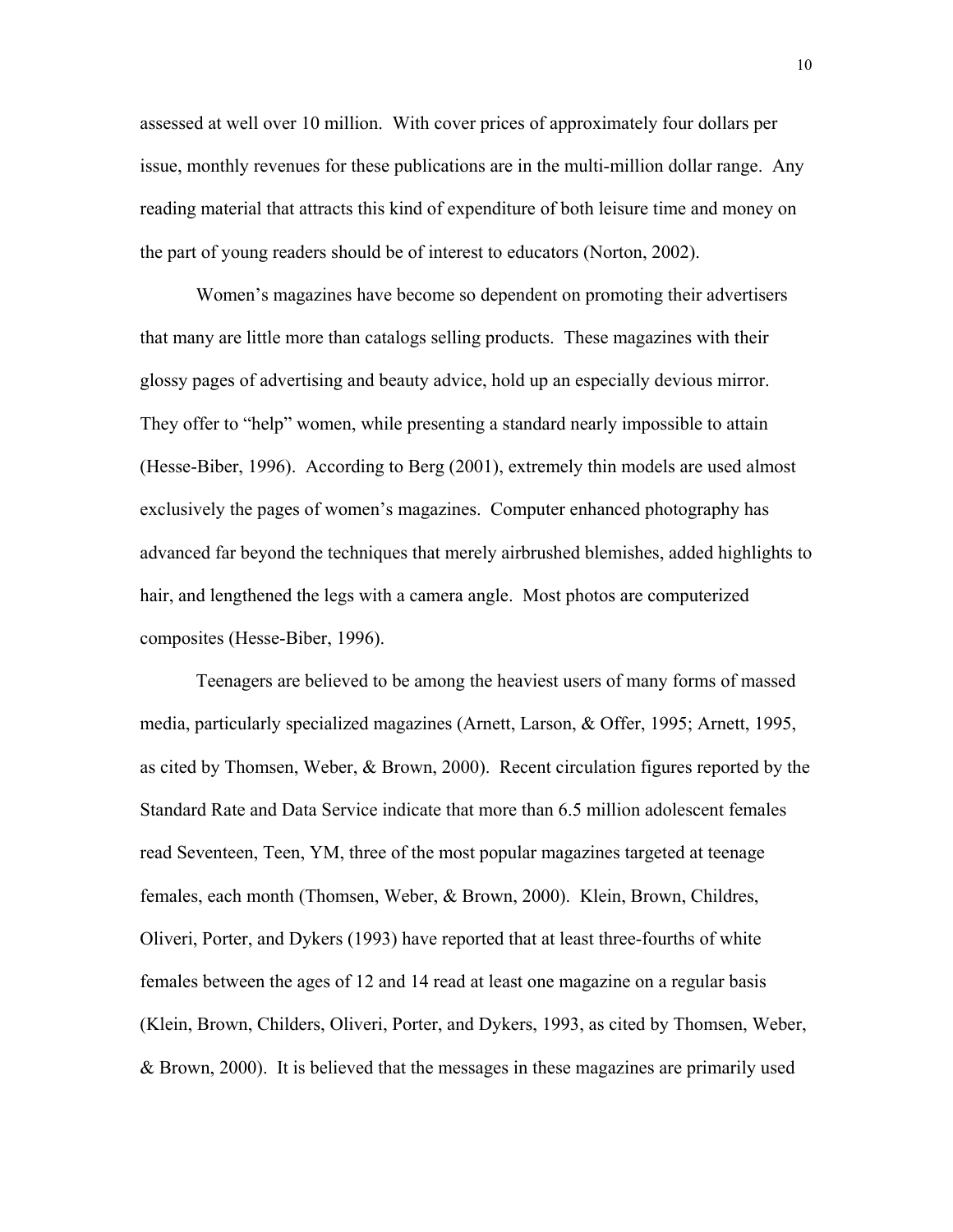by readers in the identity development and gender socialization process (Arnett, 1995, as cited by Thomsen, Weber, & Brown, 2000).

 Specifically, it is believed that reading beauty and fashion magazines leads many young women to internalize and embrace the sociocultural "thin ideal" and, in turn, motivates them to attain it, sometimes through pathogenic practices (Thomsen, Weber,  $\&$ Brown, 2000). In addition, several studies have analyzed a number of magazines targeted at adolescent females and have suggested that their content supports the perception that female happiness and success are tied to physical appearance, with ultra-thinness being the preferred state of health and beauty as well as the most important form of selfimprovement (Silverstein, Peterson, & Kelley, 1986; Evans, Rutberg, Sather, & Turner, 1991; Guillen & Barr, 1994, as cited by Thomsen, Weber, & Brown, 2000).

 While the majority of teen magazines are commercially advertised, there are a few magazines that offer broader perspectives on the lives of young women. The magazine, Teen Voices, with a readership of 75,000, is published quarterly by the nonprofit organization Women Express, Inc., located in Boston and San Francisco. Teen Voices challenges media images of women and provides an intelligent alternative to glitzy, gossipy, fashion-oriented publications that too often exploit the insecurities of the adolescent female population. Teen Voices also honors the sensibilities, ideals, hopes, fears, anger, joy, and insights of teenage and young adult women (Amoroso, A., 2002, cited by Norton, 2002). Another magazine, Reluctant Hero, is a Canadian publication with a circulation of 10,000 readers. Reluctant Hero is an ad-free teen magazine. This magazine emphasizes that people are the leaders of their own life journeys (Norton, 2002).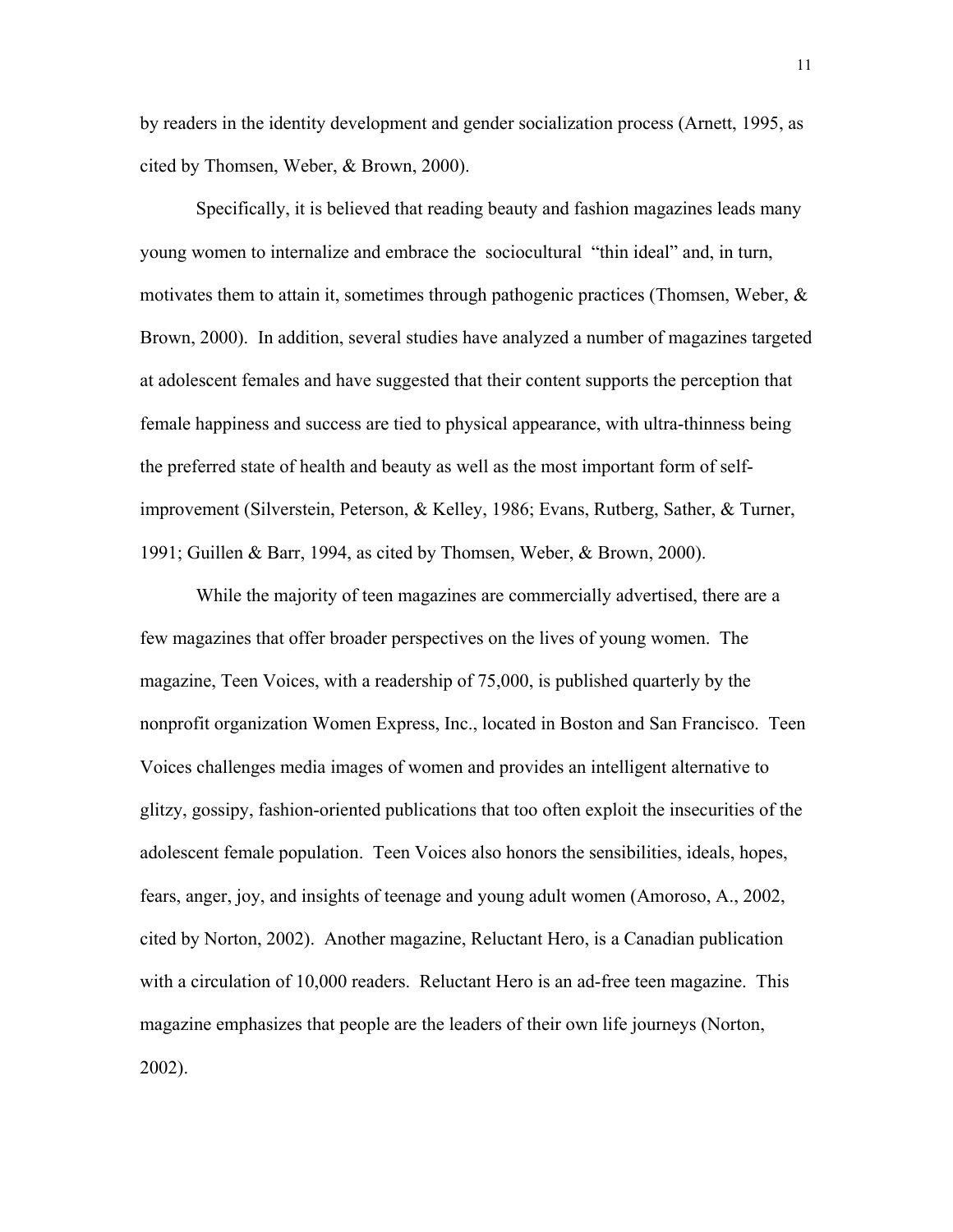## **Advertising and eating disorders**

Research also suggests that when women become dissatisfied with their inability to match the ideals presented in magazine photographs, stories, and advertisements, they begin to develop eating disordered cognitions which may eventually be acted upon in the form of anorexic and bulimic behaviors (Stice et al., 1994; Shaw, 1995; Irving, 1990, as cited by Thomsen, Weber, & Brown, 2000). Shaw (1995) found that adolescents who saw images of thin fashion models were more likely to report higher levels of body dissatisfaction immediately after exposure than those who saw non-fashion images (Thomsen, Weber, & Brown, 2000).

 A consequence of the use of the media for self-socialization is believed to be the cultivation of unrealistic standards of beauty and the development of symptoms related to anorexia and bulimia (Abramson & Valene, 1991; Collins, 1988; Grogan & Wainwright, 1996; Guillen & Barr, 1994; Pinhas, Toner, Ali, Garfinkel, & Stuckless, 1999; Shaw, 1995; Stice et al., 1994, as cited by Thomsen, Weber, & Brown, 2000).

 The American Psychiatric Association (1994) characterizes anorexia nervosa and bulimia nervosa as biopsychosocial disorders that result in distortions in self-image and self-perception. Young women who suffer from these disorders develop abnormal attitudes about food and eating (Thomsen, Weber, & Brown, 2000). Anorectics develop such intense fear of food, as well as an obsessive desire to control intake, that they often literally starve themselves to death. Bulimics, on the other hand, suffer from selfdistorted body images that lead them to sessions of bingeing, or excessive body eating, followed by purging, which most often, but not always takes the form of self-induced vomiting. The onset of these two diseased typically occurs during early adolescence or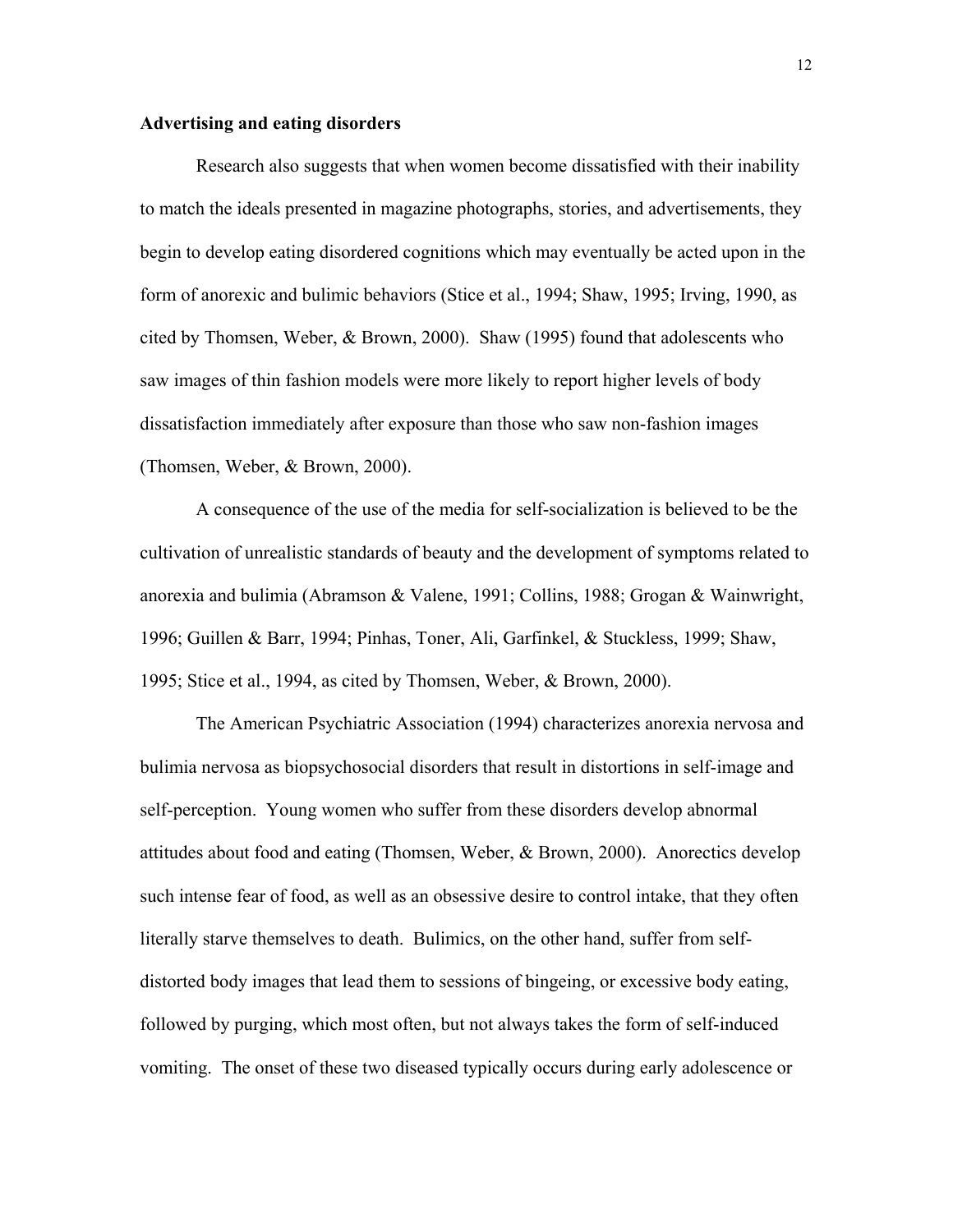early adulthood when most young women are not only susceptible to cultural pressure for thinness but also likely to be heavily involved with, and influenced by, the mass media (Smolak & Striegel-Moore, 1996; Heatherton, Mahamedi, Stiepe, Field, & Keel, 1997; Polivy & Herman, 1987; Levine & Smolak, 1996; Arnett, 1995; Arnett, Larson, & Offer, 1995; Steele & Brown, 1995; Levine, Smolak, & Hayden, 1994, as cited by Thomsen, Weber, & Brown, 2000). The susceptibility to these pressures and influences from the media is believed to be heightened because of the intense preoccupation with appearance and identity development that typically characterized adolescence.

#### **Dieting & nutrition and body image**

Americans are preoccupied with dieting and their weight. They are taught that excessive eating behaviors are undesirable through advertisements, the media, and social ridicule. As a result, disordered eating behaviors have become commonplace (Gabel  $\&$ Kearney, 1998). The term disordered eating behaviors reflect any unhealthy modification of food intake. This is in contrast to clinically defined eating disorders. Examples of disordered eating include consuming food to relieve an undesirable emotion of stress or depression, and dieting to lose pounds when one is actually at normal weight. In addition, disordered eating may also predispose an individual to eating disorders (Gabel & Kearney, 1998). Nassar, Hodges, and Ollendick (1992) identified an active involvement or interest in dieting and poor self-image as predisposing factors for the development of eating disorders (as cited by Gabel & Kearney, 1998).

 At the age of six, children begin to acquire the cultural criteria used by adults for judging physical attractiveness (Cavior & Lombardi, 1973, as cited by Gabel & Kearney, 1998). Children may also tease others about appearance, body shape, or weight.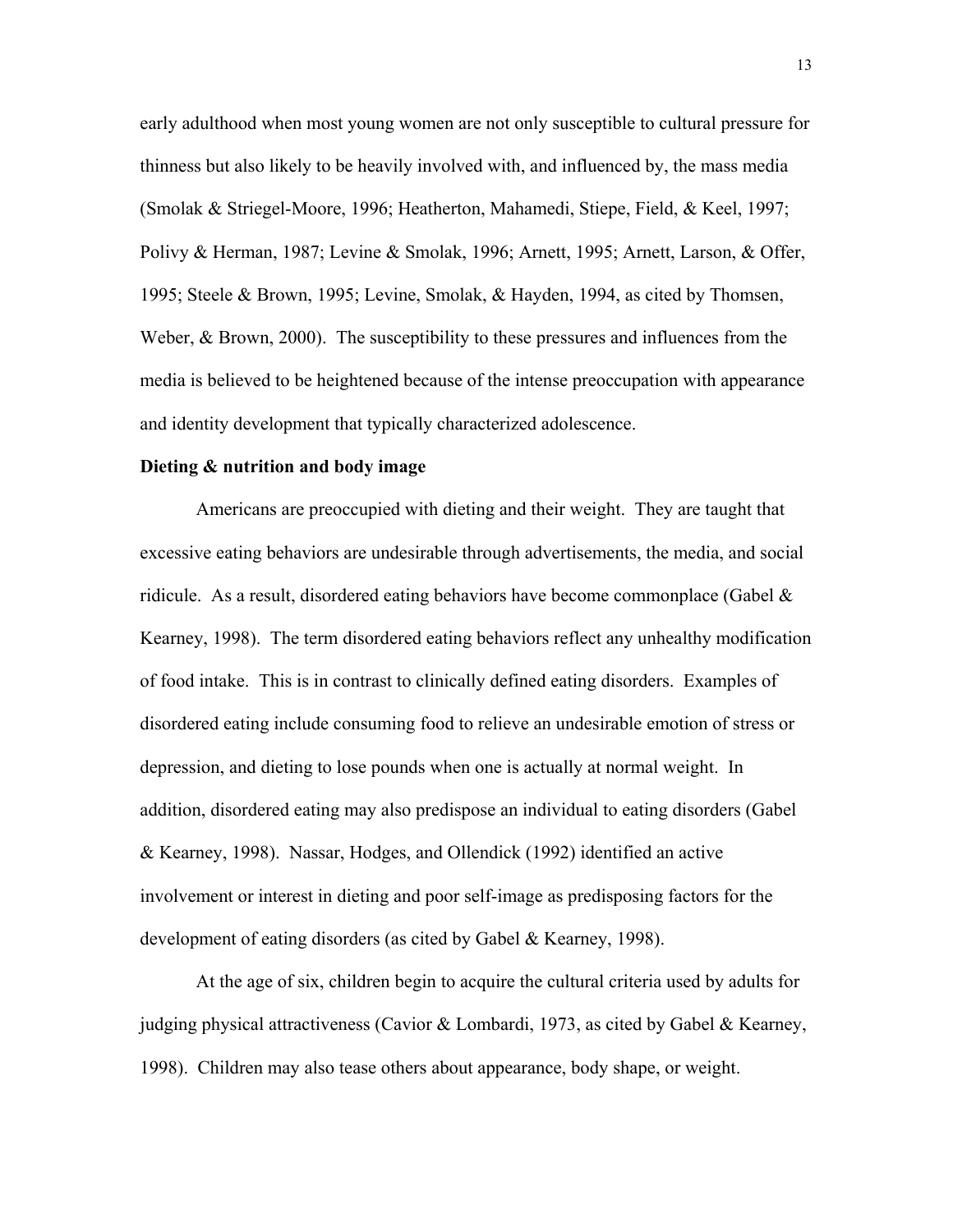Unfortunately, the teasing can inflict damage on the child. Researchers have found a significant relationship between weight-related teasing and the level of body dissatisfaction, low self-esteem, and eating disturbances (Gabel & Kearney, 1998). Dieting is common among school children (Hill, Oliver, & Rogers, 1992; Patton, 1988, as cited by Gabel & Kearney, 1998). In some children the fear of becoming overweight is so great that it promotes an extreme reduction in food intake. If children diet, they increase their chances for developing undesirable patterns of eating behavior. Consequently, this may disturb the risk of developing and eating disorder (Gabel  $\&$ Kearney, 1998).

 The transformation from childhood to adulthood is characterized by rapid physical growth, large increases in hormone levels, and the appearance of secondary sexual characteristics (O'dea & Abraham, 1996). O'dea and Abraham (1996) discussed three physical and sexual characteristics that affect adolescent females. One, pubertal development is an important life transition that affects the adolescent at biological, psychological, and sociological levels. Two, the nutritional status of adolescents may be influenced by the many factors affecting pubertal development such as physical growth, peer group pressure, environmental factors (e.g. the media), and psychological factors (e.g. body image). Finally, nutritional status may influence physical growth and development. Girls are developing breasts, beginning menstruation, and preparing for adulthood.

 Weight gain and fat gain are a normal part of adolescent development, yet a significant proportion of young people today seek the cultural ideal of sliminess as it is perpetuated by Western society. That is why it is essential that young people need to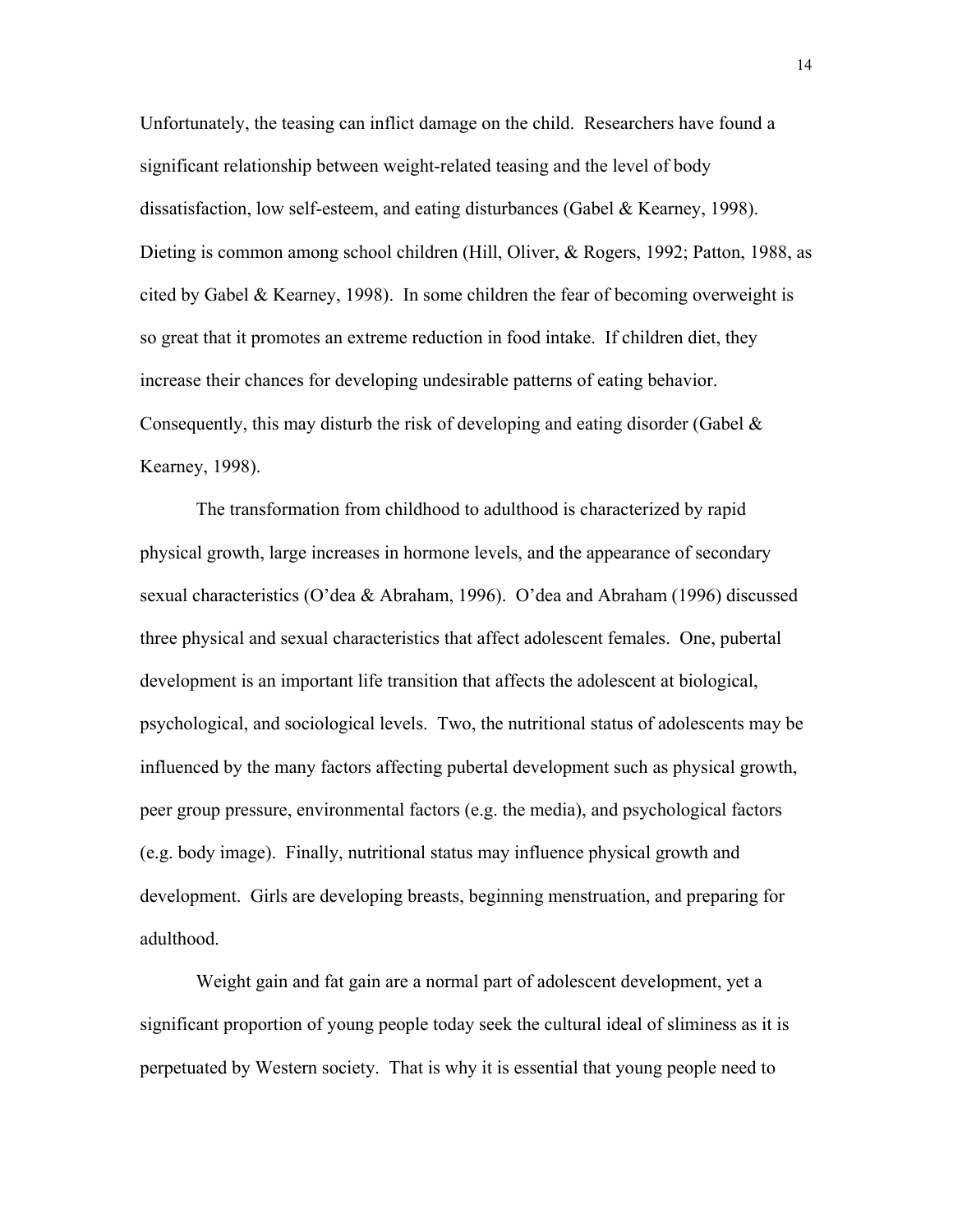learn sensible methods of weight control (O'dea & Abraham, 1996). O'dea and Abraham (1996) disclosed that studies of adolescents have shown that dieting and weight control practices are undertaken by 20% to 45% of adolescents and may begin among children as young as eight years of age. Adolescent females are more likely to be dissatisfied with their bodies, undertake weight-losing behaviors, and adopt health-damaging weight loss methods. More than half of women and girls in the United States are trying to lose weight at any one time, often using hazardous methods to do it (Berg, 2001). Psychosocial factors examined to find reasons for the high statistics of adolescent females dieting included depression, self-esteem, trouble in school, school connectedness, family connectedness, sense of community, grades, autonomy, and protective factors (Pesa, 1999). Self-esteem was the strongest contributing factor differentiating dieters and nondieters (Pesa, 1999). Additionally, teenage girls have the poorest nutrition of any group on the United States. At least two-thirds are deficient in iron, calcium, and other important nutrients (Hesse-Biber, 1996). Both male and female adolescents receive information about their weight, food intake, and exercise patterns from parents, peers, other family members, teachers, sport coaches, and ballet teachers rather than qualified dietitians. Seeking advice about body weight and diet from a qualified dietitian or health professional may benefit by providing effective weight control strategies to reduce confusion about nutrition and information (O'dea & Abraham, 1996).

 Along with dysfunctional eating, Americans share a marked ambivalence toward, and preoccupation with food. There is an ever-expanding repertoire of foods from which to choose. The creation of global villages has given unprecedented variety of ethnic cuisines, and the ruse of the middle-class gourmet has resulted in crowding of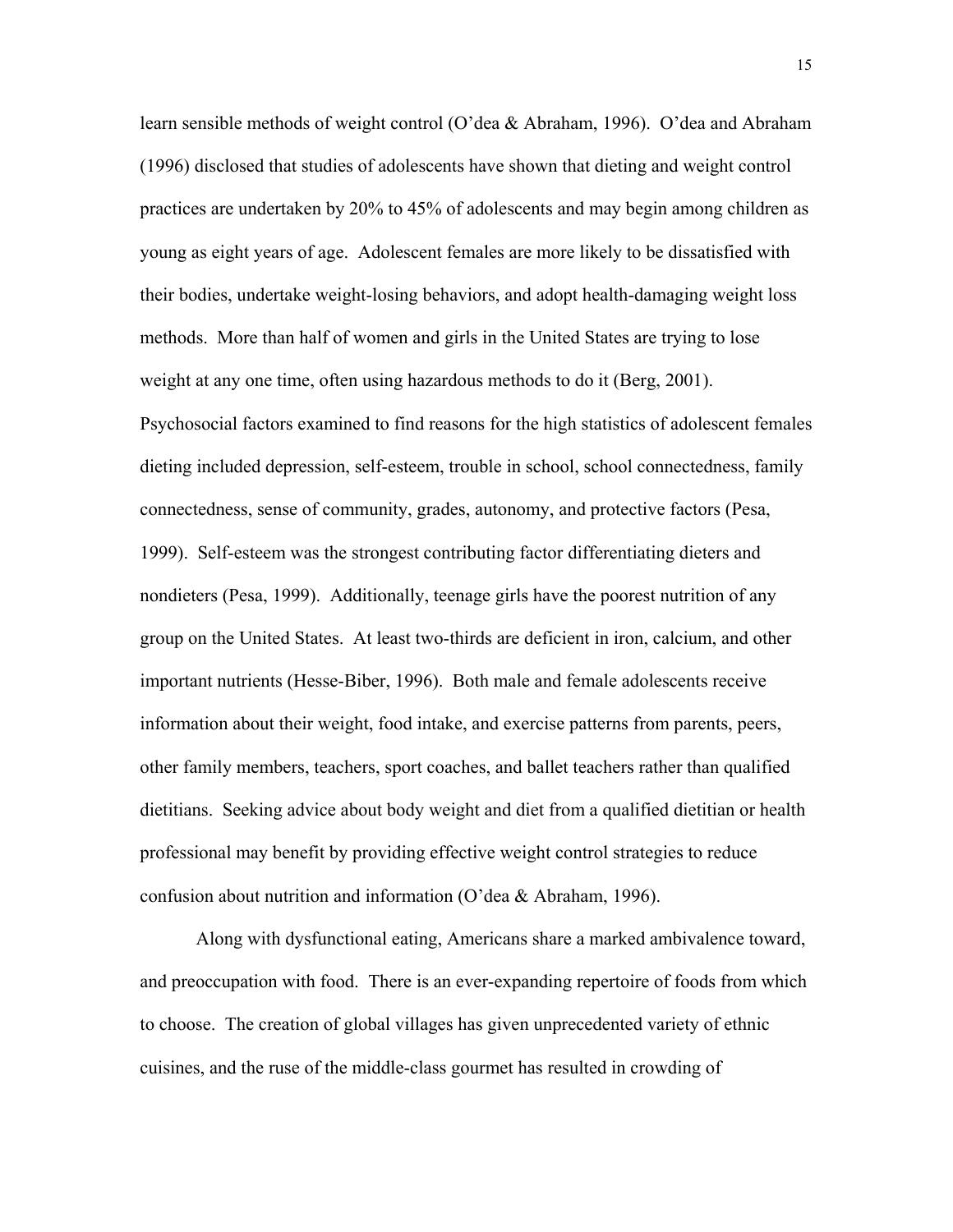supermarket shelves with a seemingly endless diversity of flavors and textures in everything from lettuce to ice cream. Food advertisers target people of all ages, including very young children. For example, food is the focus of about 60 percent of the commercials shown during Saturday morning cartoon programming (Ogletree et al., 1990, as cited by Stephens & Hill, 1994). Also, in the Lodz Ghetto in 1941, besieged Jews were allotted starvation rations of 500-1,200 calories a day. At Treblinka, 900 calories were scientifically determined to be the minimum necessary to sustain human functioning. At "the nation's top weight-loss clinics" where "patients" are treated for up to a year, the rations are the same (Wolf, 1991, p. 195, as cited by Stephens & Hill, 1994).

 One thing is certain. Dieting doesn't work. Liquid diets ALA Oprah Winfrey, meal substitute shakes with sugar as the main ingredient, and any restrictive diet that allows for less than 1,000 calories a day will all wreak havoc with body metabolism and blood sugar levels. Then when the diet is over, the weight creeps back with more added pounds. This is called yo-yo dieting. Artificial sweeteners stimulate cravings for sweets, and diet drinks sap calcium stores as well as take the place of pure water, which your body may be craving. Physicians believe that cravings may be a signal of poor nutrition (Womens Health Matters, 1993). Although you may consume a lot of calories, overly processed food is so lacking in vitamins and minerals that your body urges you to eat more to get the nutrients it needs. Food addictions and fixations are a symptom of an underlying psychological problem such as poor self-esteem or body image. The only way to lose weight is to eat only when you are hungry, feed your body the whole foods it needs, and find a fun way to keep fit and fight stress. When food is no longer an issue,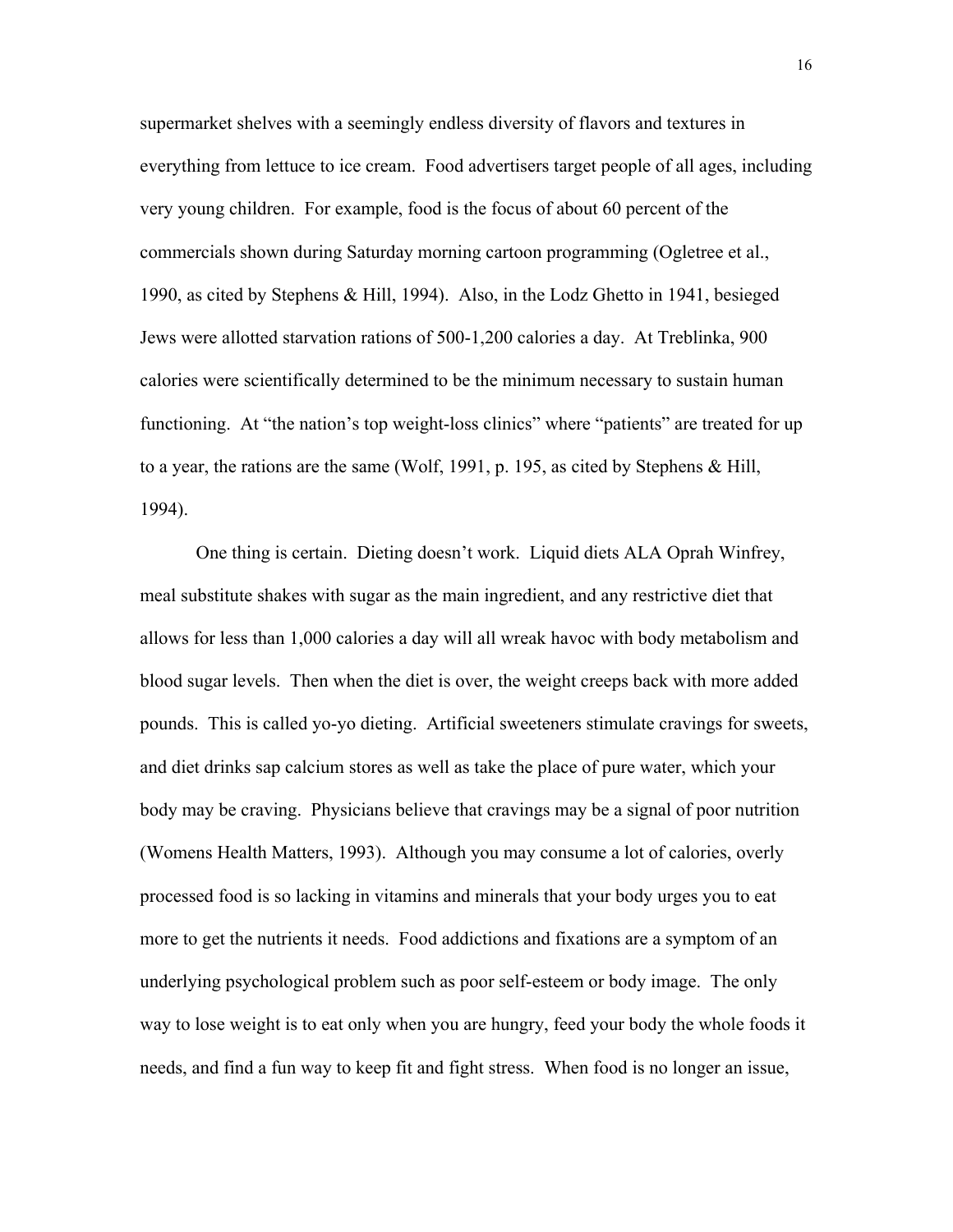you body will eat enough to live, and the problem of stored excess fat will be diminished (Womens Health Matters, 1993).

#### **Society, family, peers, and body image**

Weight is an important aspect of appearance, affecting young women's sense of social and psychological well being (Hesse-Biber, 1996). Many women experience even a few extra pounds as a major issue in their lives; they tend to weigh themselves frequently and report seeking medical help for weight problems more often than men (Hesse-Biber, 1996).

 Women's body focus arises with discussions with their friends, their interactions with family and social groups, and the messages they receive from outside this intimate cycle. It is reinforced by the everyday practices that make the body central to their identity as female-from clothing, hairstyle, and makeup, to speech, walk, and gesture. The cult of thinness becomes a powerful lure as society decides which is the "right" or the "wrong" body and treats women accordingly (Hesse-Biber, 1996, p. 59).

 When a girl or woman looks at her body and then to the mirror of society, she sees an ever-thinner image of the ideal female. In the United States, the ideal woman has been reduced by one-third over the past 30 years, as shown by studies of Miss America contestants and Playboy Centerfold girls (Berg, 2001). The 1950's screen goddess, Marilyn Monroe, was a size 12-14, the curvaceous body of the average American woman. However, today's gaunt models come in size one, two, or even zero, setting forth an ideal body size that most women and girls cannot meet in a healthy way. Yet they are desperately trying (Berg, 2001).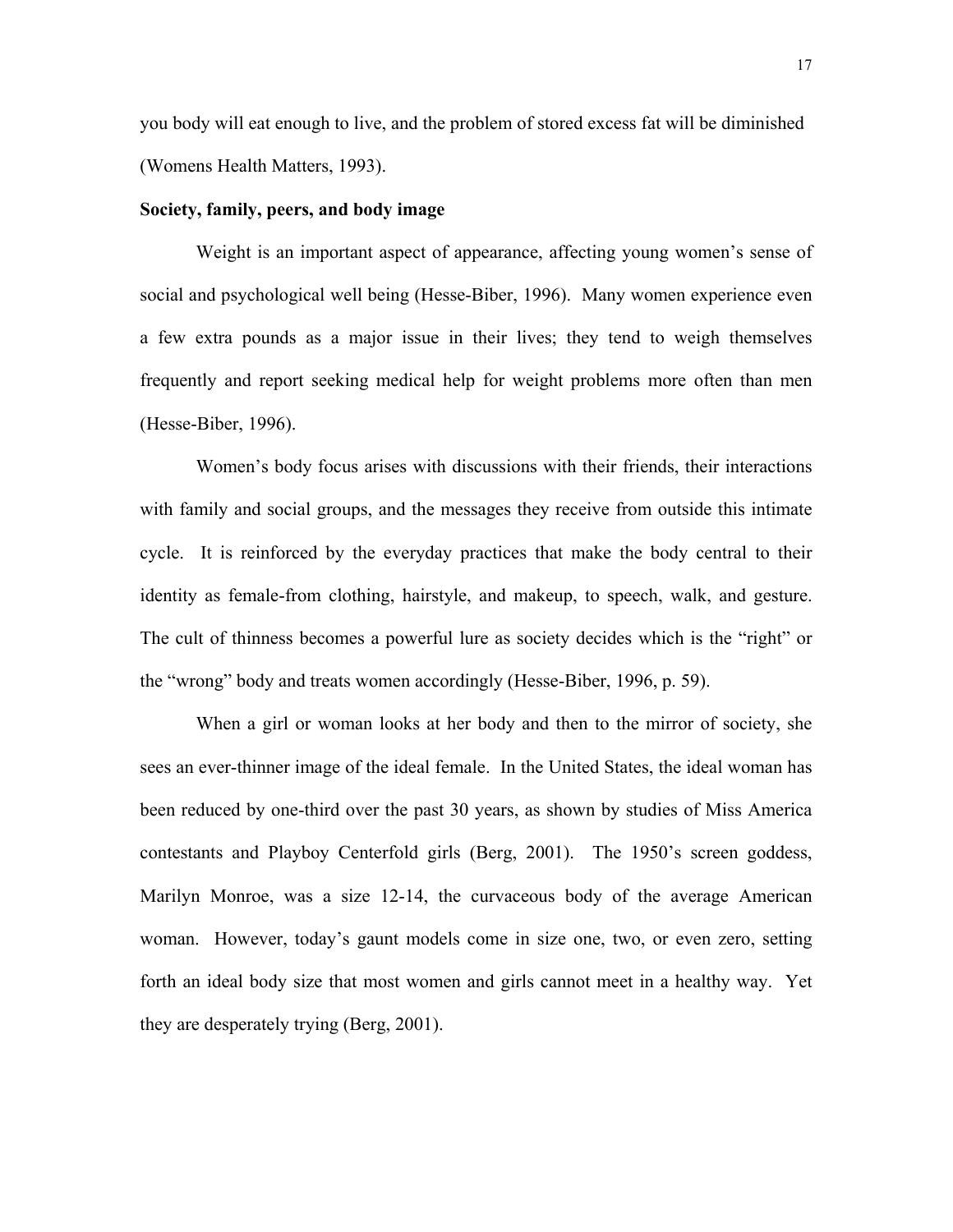According to Berg (2001), by age two, girls are watching television and starting their daily exposure to messages that show successful women are thin. They are hearing their mothers, teachers, older sisters, and women in general objectify, distrust, and battle their bodies in order to make them acceptably thin. They are hearing their fathers, brothers, and important males in their lives talk about and judge women's bodies. Although young girls are being exposed to these messages by the age of two, it is up to the age of 11 that they are confident, unafraid of conflict, and willing to say exactly what is on their minds (Berg, 2001). As young girls enter puberty, they adjust to society's messages about what young women are "supposed" to be: Nice, kind, caring, selfsacrificing, agreeable, and compliant (Berg, 2001). Females have never had more opportunities than now, yet they grow up feeling as though their bodies are being constantly watched. They learn to feel disconnected from their bodies as if observing themselves from the outside, and this is especially likely when they have been sexually abused or harassed, say the experts (Berg, 2001). Berg (2001) also stated that girls do not simply live in their bodies, but become aware of how their bodies appear in the eyes of men and boys. By seeing themselves as images in male eyes, they begin to observe rather than to experience their own bodies (Berg, 2001). Some researchers suggest that young girls' problems with weight, body image, and eating are linked to the onset of puberty, which brings a 20% to 30 % increase in body fat. Though it is critical to maturity and reproduction, many young teenagers regard this normal increase with horror (Hesse-Biber, 1996).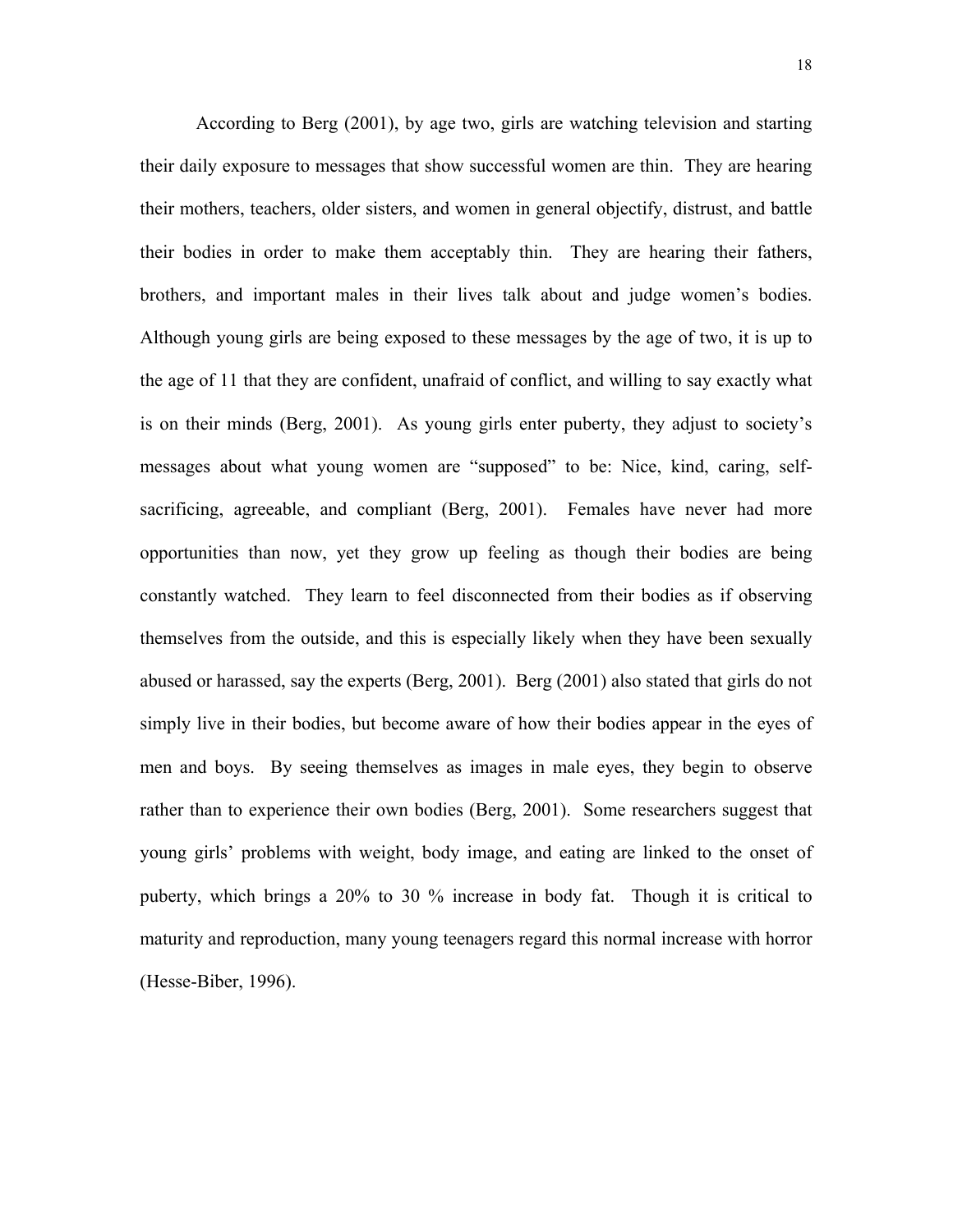## **Body image and self-esteem**

Beauty and perfection promotes great self-worth. The media constantly bombards us with messages about how we can adorn our bodies and thereby enhance the quality of our lives. Self-Mastery offers a sense of control in the world where we feel increasingly disconnected. The self-improvement industry and the media have significant financial reasons for wanting us to believe that being beautiful, thin, handsome, or muscular will give us love, happiness, and acceptance (Mayo, 1992).

 Mayo (1992) stated that our efforts at physical perfection offer us tangible solutions to fix what ails us – the newest gym, the latest diet, new fashions, and a nip or tuck here and there. These cures require a lot of energy, money, and effort, but the actually enable us to avoid the tedious and scary prospect of searching inward. This makes people feel alive and up-to-date, but keeps them from looking into the recesses of their souls. Thus, distracted, we can easily continue to deny the trouble inside.

 When we opt for secrecy and self-deception, the relentless pain continues to fuel our compulsive patterns of living. We have become a country of addicts. Becoming the best we can be as a route to happiness has tragically backfired. Focusing on the external and ignoring our internal needs have undermined our confidence. Rather than contentment, the result is often increased anxiety (Mayo, 1992).

 Many studies confirm the link between body image and self-esteem. But it is important to remember that body image is not limited to some conscious picture of what we think we look like. The image of a person holds of his or her body includes not only the condition and visual impact of the body, but also collective attitudes, feelings about appearance, fitness, and health lead to healthy psychological adjustment (Mayo, 1992).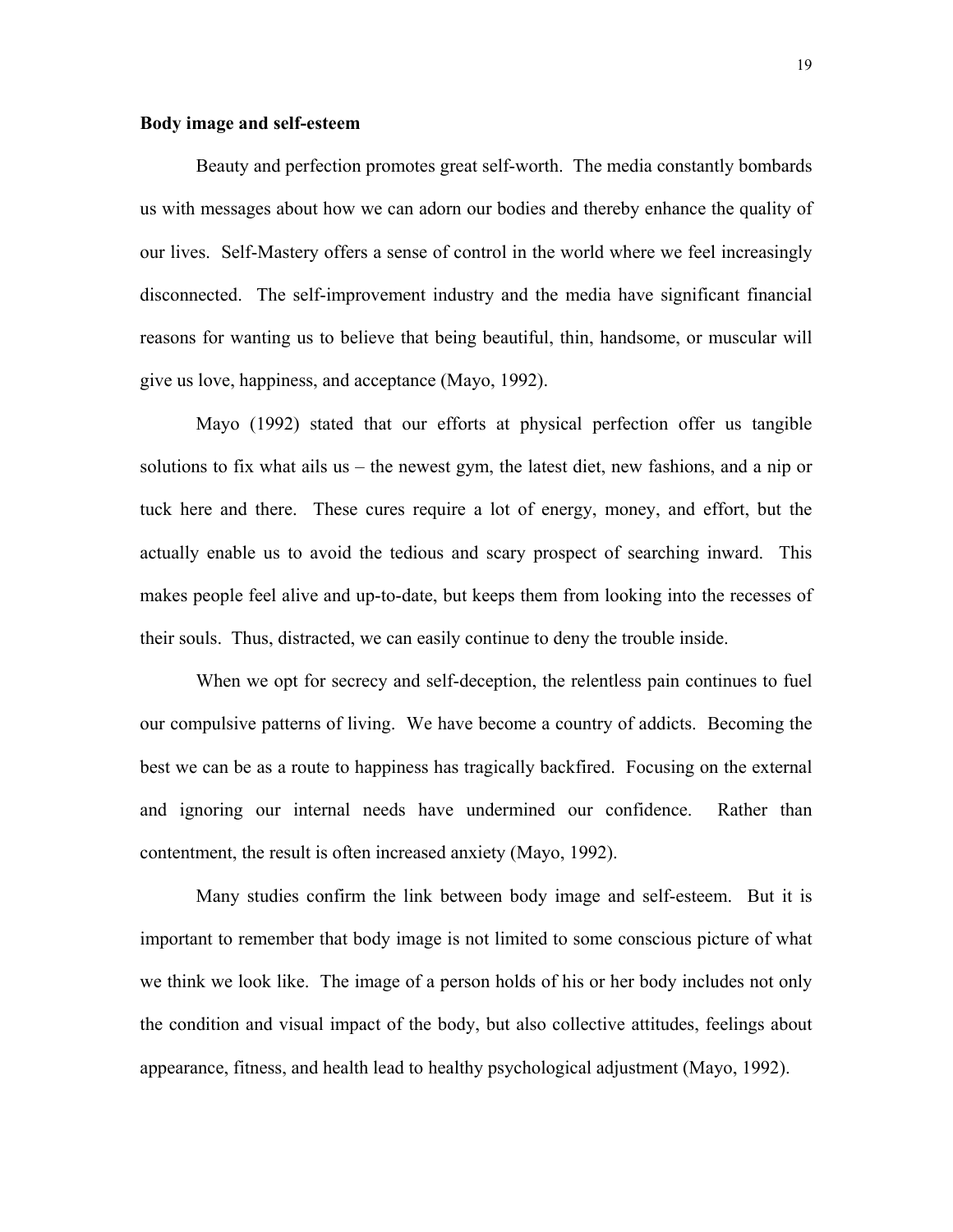So, are attractive people really all that others think they are? Mayo (1992) found that preferential treatment goes a long way toward creating successful individuals. Have you ever caught yourself reacting differently toward a salesperson because of their appearance? It happens all of the time. In one experiment, male college students who believed they were speaking to a pretty young woman (whom they couldn't actually see), chose to use words and manners in the conversation that were different than when they thought they were speaking to a plain or unattractive woman. The women to whom they were speaking responded accordingly. Conversations with unattractive women ranged from nonresponsive to rejecting, undermining the development of social skills and favorable self-concept. The encouragement needed to develop social confidence and competent behavioral patterns are frequently reserved for the good looking (Mayo, 1992).

 As a consequence of all of this, unattractive people are at a greater risk for psychological disorders in general, but especially those involving interpersonal conflict and anxiety. Fear of social rejection is increased. Some less attractive people find it difficult to succumb to the self-fulfilling prophecy that suggests they are what they and others think they are (Mayo, 1992). Mayo (1992) stated that poor self-esteem is almost always a factor in psychological problems and is linked to a poor body image.

 Unfortunately, children grow up facing the same stereotypes and pressures. Whereas adults concern themselves with the fact that a woman has not lost her baby fat after the baby, and a man insists on polyester and looks like a holdout from the fifties, children are most direct. Terms like "fatso", "metal face", "crater face", and "Kansas plains" are more their style (Mayo, 1992, p. 35).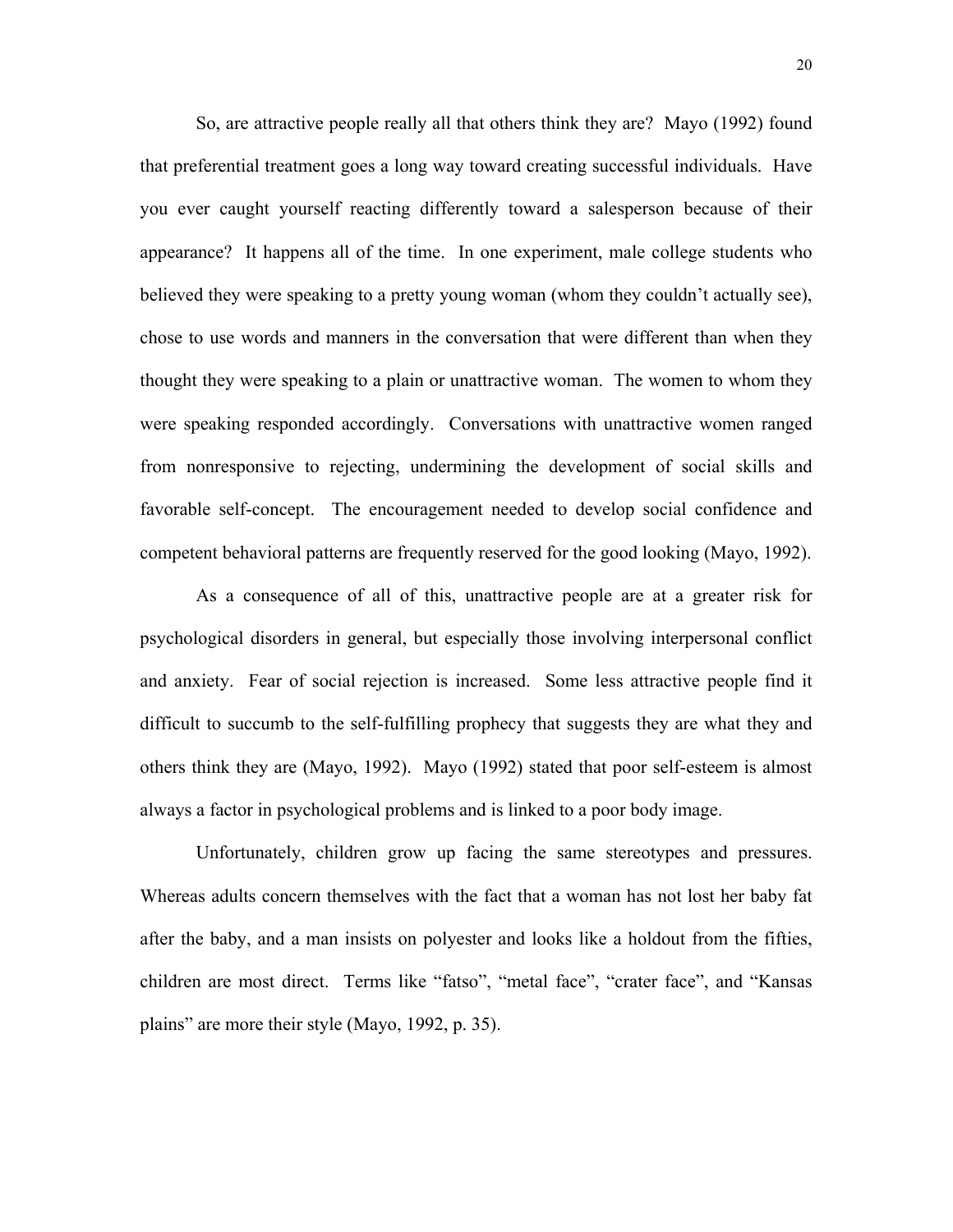Before long a child learns to value people according to their looks. Six-year-olds poke fun at peers who don't fit the prevailing standards of beauty. Even fathers have been shown to demonstrate more animosity toward their less attractive offspring and give more attention to the cute infant. At home, school, or out in society, homely children are blamed, punished, and mistreated more frequently. Some teachers will react differently to students depending on their looks (Mayo, 1992).

 The chubby child endures the most negative stereotypes. Kindergarten children who are fat or thin often not selected as popular or desirable buddies on tests designed to measure popularity. From middle childhood through early adolescence, how a child looks affects the likelihood of how close others get to him or her. Body image, and consequently, feelings about interpersonal attractiveness and self-esteem, remain consistently more negative for fat children when tested at five, fifteen, and twenty years of age than for their average weight peers (Mayo, 1992).

 The impact of body image has a huge impact going from childhood to adolescence. As has been already noted, parents and others draw conclusions, harbor expectations, and seek consciously or unconsciously through their attitudes and values to affect what they are to become (Mayo, 1992). A child naturally wants to adapt to or make sense of the demands of significant others. As critical as those early years are, however, the teen years are crucial in the acceptance of one's body. Consequently, the timing and the adjustment to new body image has a major bearing on how an individual feels about himself or herself as an adolescent and often as an adult (Mayo, 1992).

 Teens almost universally measure their self-worth by their physical attributes. Adolescents in grades six through nine who were diagnosed as being moderately to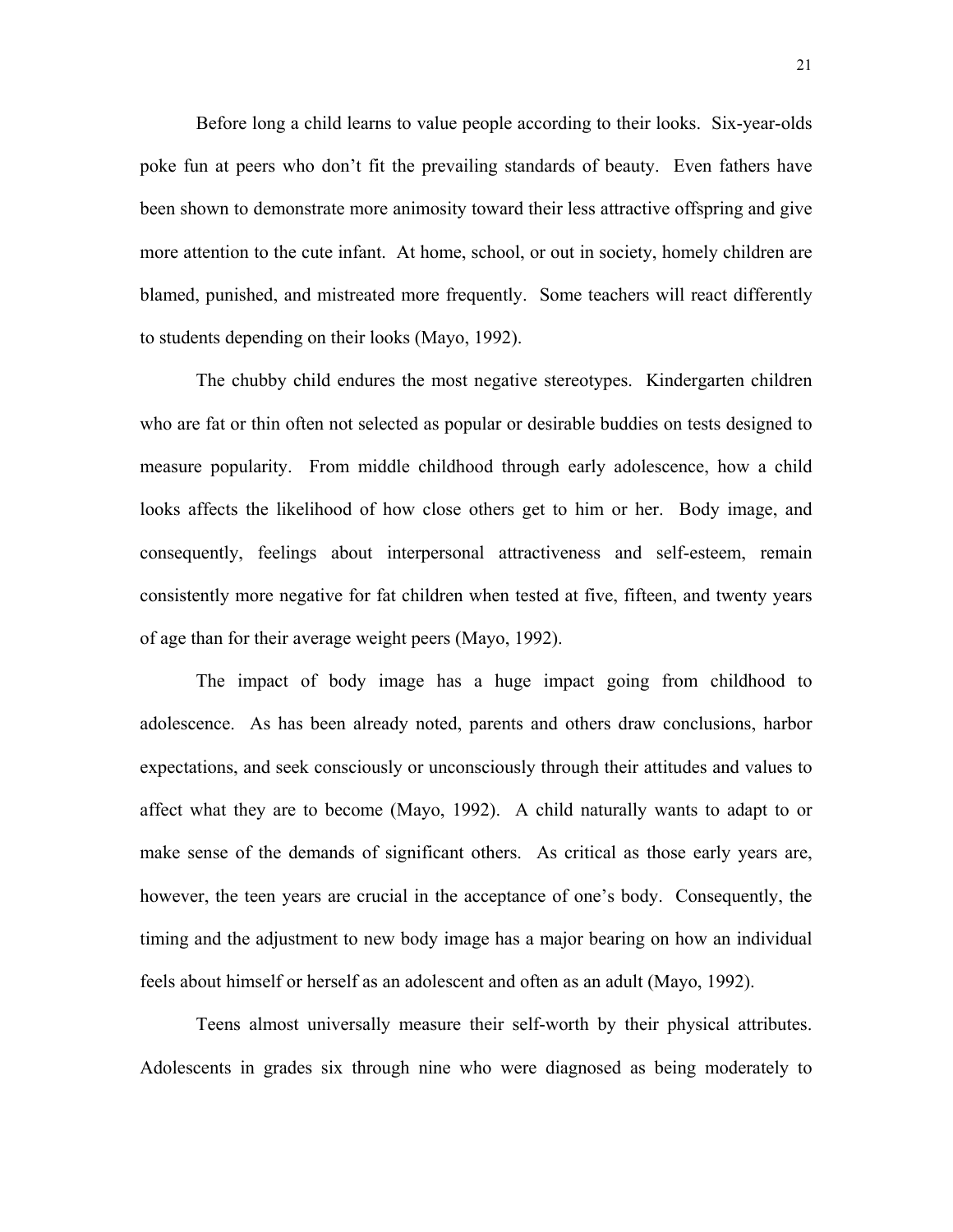severely depressed were found to have less satisfaction with their bodies overall, viewed their bodies as less attractive, and felt they were less competent. Since teens are the center of their own universe, they assume they are the center of everyone else's too. If you thought three hundred pairs of eyes watched your every move, you would feel awkward and uncomfortable. Consequently, teasing a teen about an imagined or real defect can be very damaging ( Mayo, 1992). Mayo (1992) stated that teens need extra reassurance that imperfections are not fatal flaws. As they mature, adolescents begin to use other criteria for judging their value. Parents can foster this by giving praise for real accomplishments.

## **Plastic surgery and body image**

Women and teenagers are getting plastic surgery done in large numbers. There are concerns regarding teens being able to make permanent decisions about changing their bodies through breast surgery and liposuction because their bodies are constantly changing. Plastic surgery has become a five-billion-dollar a year industry and is increasingly considered part of the natural order of things for women (Hesse-Biber, 1996). According to the American Society of Plastic and Reconstructive Surgeons, approximately 94% of their patients are women (Hesse-Biber, 1996).

 There is a current study that addresses three questions about adolescents and adults applying for plastic surgery. The study, conducted by Simis, K.J., Verhulst, F.C., & Koot, H.M. (2001) asks the following questions: First, do adolescents undergoing plastic surgery have a realistic view of their body? Second, how urgent is the psychosocial need of adolescents to undergo plastic surgery? Third, what relations exist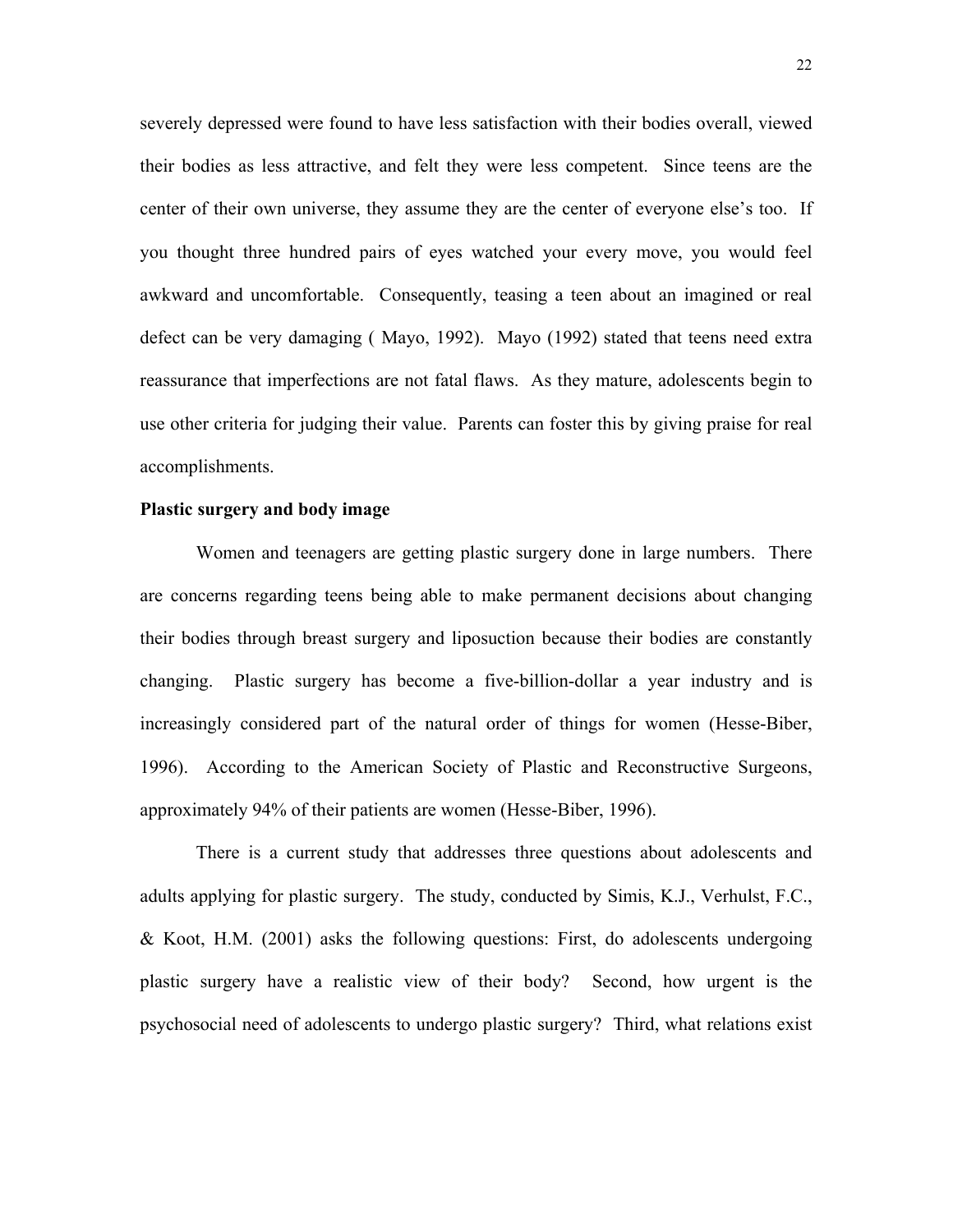between bodily attitudes and psychosocial functioning and personality? These three questions will be addressed further.

 In recent years, plastic surgery on adolescents has increasingly become an accepted procedure (ASPRS/ASAPS, 1997, as cited by Simis et al., 2001). For the plastic surgeon this causes the problem of deciding whether or not to operate during a period of rapid physical and psychological development with uncertain outcome. However, plastic surgery may offer significant benefits to the adolescent's selfconfidence provided that these adolescents are properly psychologically evaluated before the operation (ASPRS/ASAPS, 1997; Morani, 1970, as cited by Simis et al., 2001).

 It is unknown whether adolescents applying for plastic surgery experience a generalized dissatisfaction with their body compared to adolescents in the general population. In focusing on body image dissatisfaction, recent literature is followed about the psychology of plastic surgery patients, suggesting that research on body image dissatisfaction, and not overall psychopathology, is the most fruitful way to assess this problem (Sarwer, Pertschuk, Wadden, & Whittaker, 1998, as cited by Simis et al., 2001). Irrespective of the plastic surgical patients' level of dissatisfaction, it is unknown whether their dissatisfaction is focused on the body parts considered for operation, or whether they are dissatisfaction is focused on their appearance overall. Generalized dissatisfaction may be a contradiction for surgical intervention on specific body parts (Simis et al., 2001).

 In surgical practice, the assessment of adolescents' satisfaction is difficult because the increased self-consciousness and dissatisfaction about physical appearance are characteristic for the adolescent age period (Thomsen, Coovert, Richards, Johnson, &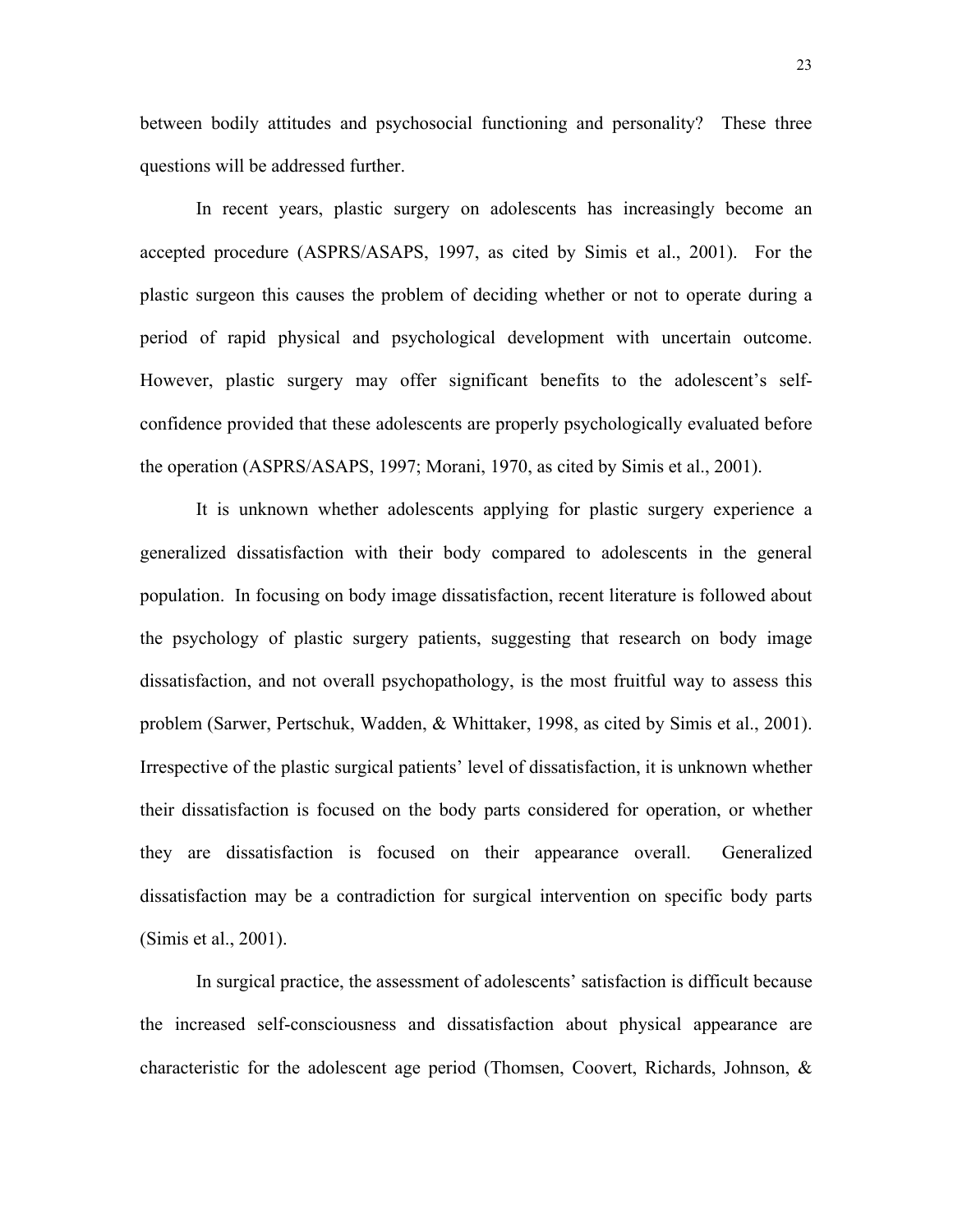Cattarin, 1995, as cited by Simis et al., 2001), for girls more so than for boys (Davies  $\&$ Furnham, 1986; Levinson, Powell, & Stellman, 1986; Rauste-von Wright, 1989; Rierdan & Koff, 1997, as cited by Simis et al., 2001). Up to now, patient data has been inconclusive in this respect. Studies show that adult plastic surgical patients undergoing either cosmetic or reconstructive operations tend to exaggerate their deformity (Hay, 1970; Napoleon, 1993, as cited by Simis et al., 2001), whereas studies on children and adolescents undergoing cleft lip and craniofacial surgery showed that they tend to underestimate their deformity as compared to their surgeons' and their parents' appearance ratings (Lefebvre & Barclay, 1982; Lefebvre & Munroe, 1978, as cited by Simis et al., 2001). However, a previous study on the same sample comparing adolescents', parents', and the surgeons' views, suggested a realistic appearance perception of adolescents undergoing plastic surgery for a broad range of deformities (Simis, Koot, Verhulst, & The Adolescent Plastic Surgical Research Group, 2000, as cited by Simis et al., 2001).

 In addressing the first aim of this research, assuming that there is no difference from their age-mates in the general population, there may be expectation that adolescents who apply for plastic surgery will be dissatisfied with their appearance as those from the general population, and that girls in this group would be more dissatisfied about their appearance than boys (Raust-von Wright, 1989, as cited by Simis et al., 2001). Alternatively, the dissatisfaction might only focus on the body parts that are the object of the operation. This would favor the conclusion of their making a realistic evaluation of their appearance (Simis et al., 2001).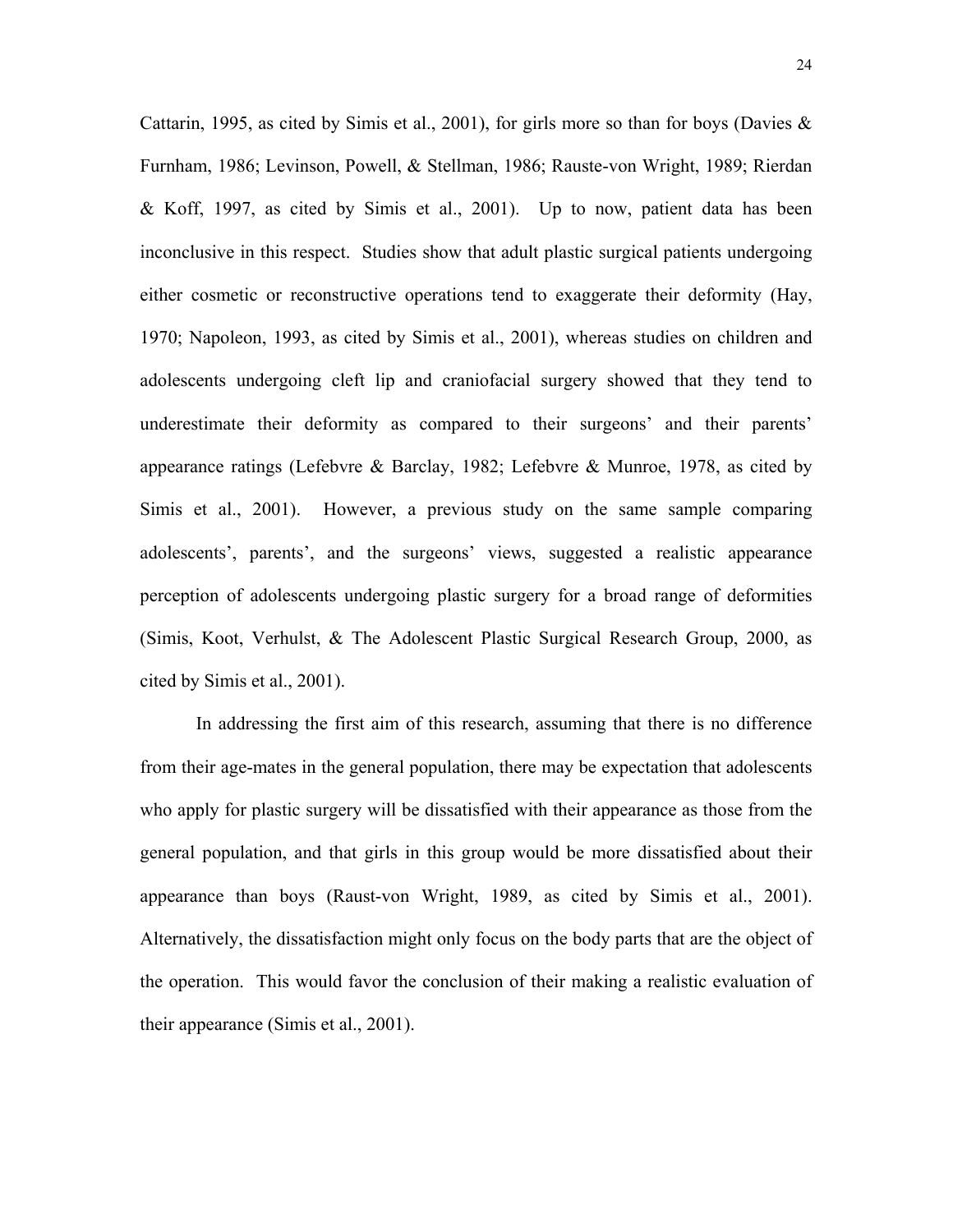The second aim was to assess the urgency of the request for surgery by determining appearance-related aspects of daily functioning. Impediments in psychosoical functioning are the primary motivation for plastic surgery in children, adolescents, and adults (Bradbury, Hewison, & Timmons, 1992; Harris, 1982; Pruzinsky & Cash, 1990, as cited by Simis et al., 2001). The task for the plastic surgeon is to weigh the patient's psychosocial problems against the limitations and risks of surgery (Harris, 1982, cited by Simis et al., 2001). It has been stressed that the adolescent's perspective on the problem is the only perspective that really matters in the consideration of surgeons to operate or not (Pruzinsky & Cash, 1990, cited by Simis et al., 2001). Since body image dissatisfaction is strongly related to lower self-esteem (Harter & Whiteshell, 1996; Kostanski & Gullone, 1998; Rauste-von Wright, 1989; Thompson et al., 1995, as cited by Simis et al., 2001) and depression (Harter & Whitesell, 1996; Kostanski & Gallone, 1998; Rierdan & Koff, 1997, as cited by Simis et al., 2001), it is hard for a surgeon to assess which adolescent-reported psychological or social problems are age-appropriate and which may be increased due to appearance dissatisfaction. Additionally, clinical reports, semi-structured interviews, and study-specific questionnaires, do reveal that child and adolescent patients encounter a large range of appearance-related problems, such as being teased (Bradbury et al., 1992; Sheerin, Macleod, & Kusmaker, 1995, cited in Simis et al., 2001), feeling inferior and rejected (Lefebvre & Munroe, 1978, as cited in Simis et al., 2001) or self-conscious (Beale, Hambert, Lisper, Ohlsen & Palm, 1985; M.K. Goin & Rees, 1991; Harris, 1982, as cited in Simis et al., 2001), being upset about their disfigurement (Sheerin et al, 1995, as cited in Simis et al., 2001), and feeling depressed (Lefebvre & Munroe, 1978, as cited in Simis et al., 2001). Therefore, in comparison with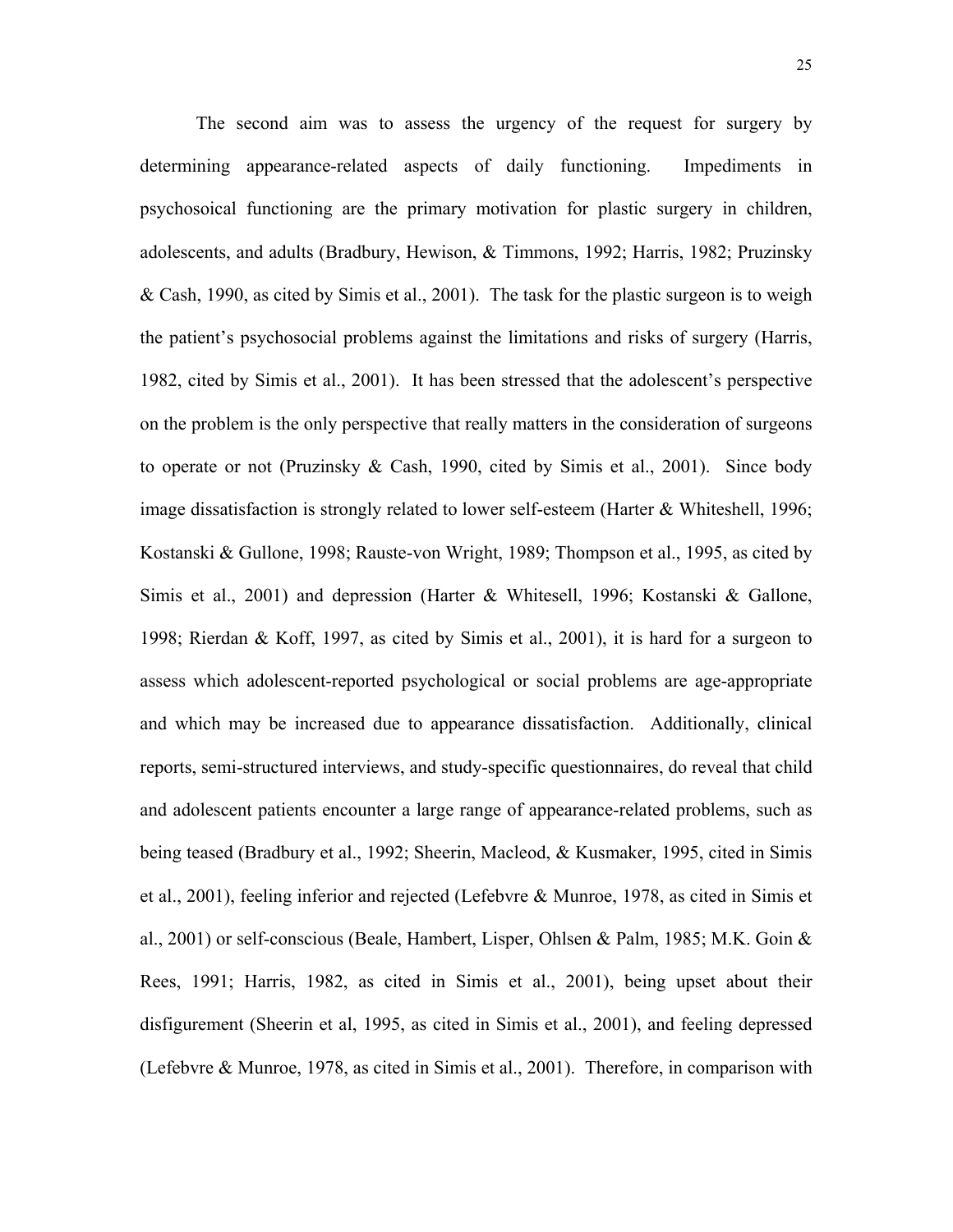adolescents from the general population, adolescent plastic surgical patients may be expected not to report overall behavioral and emotional problems, but significant and specific problems related to their appearance (Simis et al., 2001).

 The third question pertained to the relationship between bodily attitudes, psychosocial problems, and personality characteristics in plastic surgical patients. Personality characteristics may determine bodily attitudes and appearance-related problems (Wallander & Varni, 1995, cited by Simis et al., 2001). If bodily attitudes are strongly related to psychosocial problems and personality characteristics, these factors may have more influence on satisfaction with the surgical result than the surgical intervention itself (Courtiss, 1978; Venot, 1998, cited by Simis et al., 2001). Neurotic personality characteristics may result in postsurgical psychological problems (Beale et al., 1985; Bradbury et al., 1992; Dixon, Rotering, & Hutether, 1984; J.M. Goin & Goin, 1981; M.K. Goin & Reese, 1991; Napoleon, 1993, as cited by Simis et al., 2001).

 Body image dissatisfaction in adolescent patients may be expected to show relations to psychological problems such as depression and self-esteem, comparable to those of peers in the general population. However corrective patients are attributed various neurotic characteristics (Napoleon, 1993, cited by Simis et al., 2001), and therefore their bodily attitudes may be expected to be more influenced by personality characteristics than those of reconstructive patients. Further, a gender difference may be expected. Boys undergoing plastic surgery may show more characteristics that may cause problems after the operation than girls (Simis et al., 2001).

 In summary, these are the results that Simis et al. (2001) found. Adolescents accepted for plastic surgery have considerable appearance-related psychosocial problems.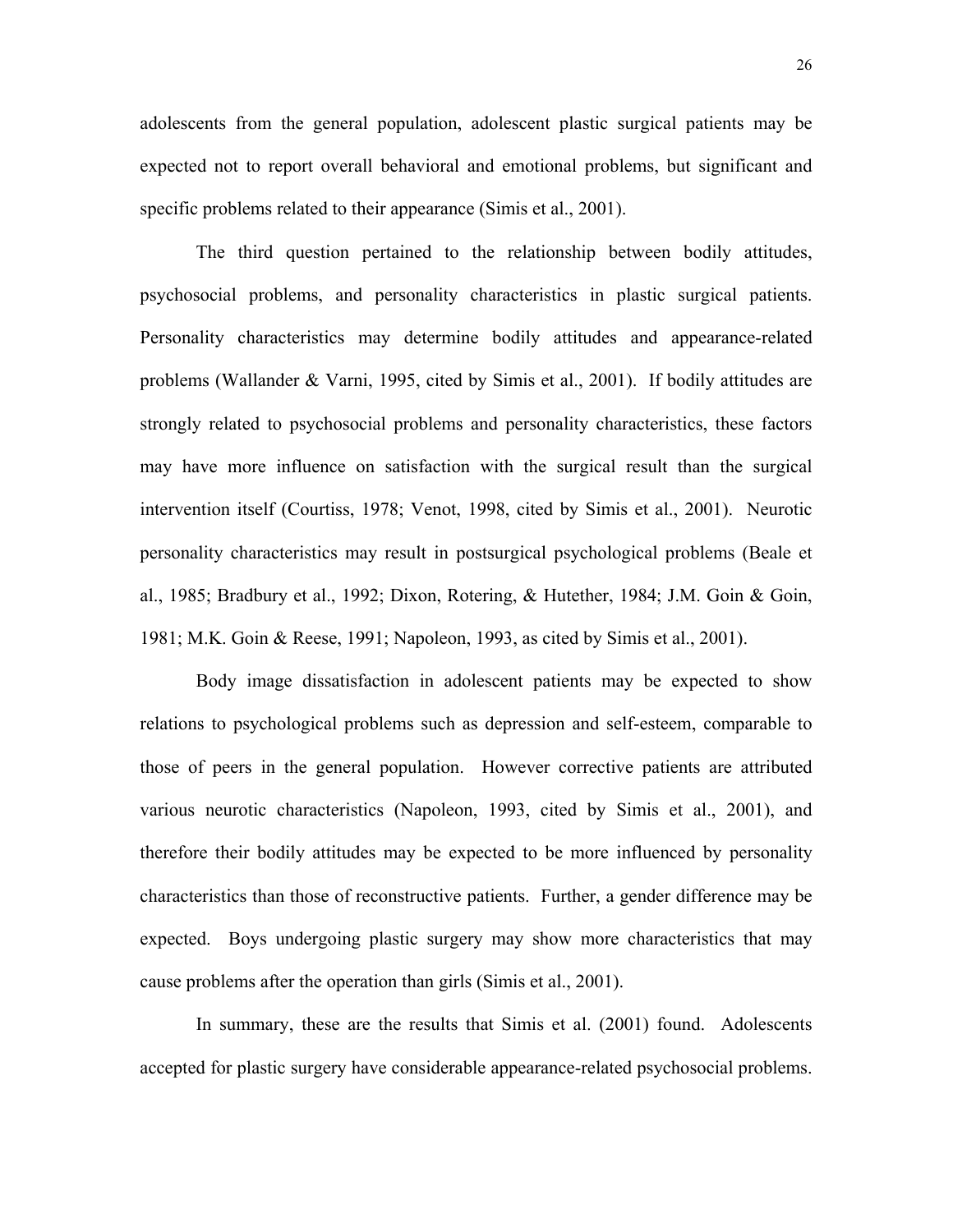Plastic surgeions may assume that these adolescents in general have a realistic attitude towards their appearance, are psychologically healthy, and are mainly dissatisfied about body parts concerned for operation.

## **Academic success and body image**

As a culture, we associate beauty with the good and ugliness with the bad (Hesse-Biber, 1996). Attractive people are "viewed as being happier, more successful, more interesting, warmer, more poised, and more sociable" (Hesse-Biber, 1996, p. 59). Research suggests that social consequences of looking good begins as early as infancy. As they enter school, less attractive youngsters are likely to be blamed and punished more often than attractive children (Hesse-Biber, 1996). In another study, 400 fifth grade teachers examined report cards with pictures of either attractive or unattractive children. The teachers were asked to evaluate the students' IQ and academic potential. The researchers noted, "We predicted that the child's appearance would influence the teacher's evaluation of the child's intellectual potential, despite the fact that the report cards were identical in content. It did. The teachers assumed that the attractive boy or girl had a higher IQ, would go to college, and that his parents were more interested in his education" (Hesse-Biber, 1996, p. 60).

 With these findings, along with the impact that the media and society have on the perceptions of adolescent females, it is no wonder that some may struggle with low selfesteem and low academic achievement. According to Wiest (1998), there is a relationship between school achievement and self-perceptions. Students who exhibit higher intrinsic motivation and self-esteem tend to earn better grades than those students who have lower intrinsic motivation and self-esteem. Schools need to educate students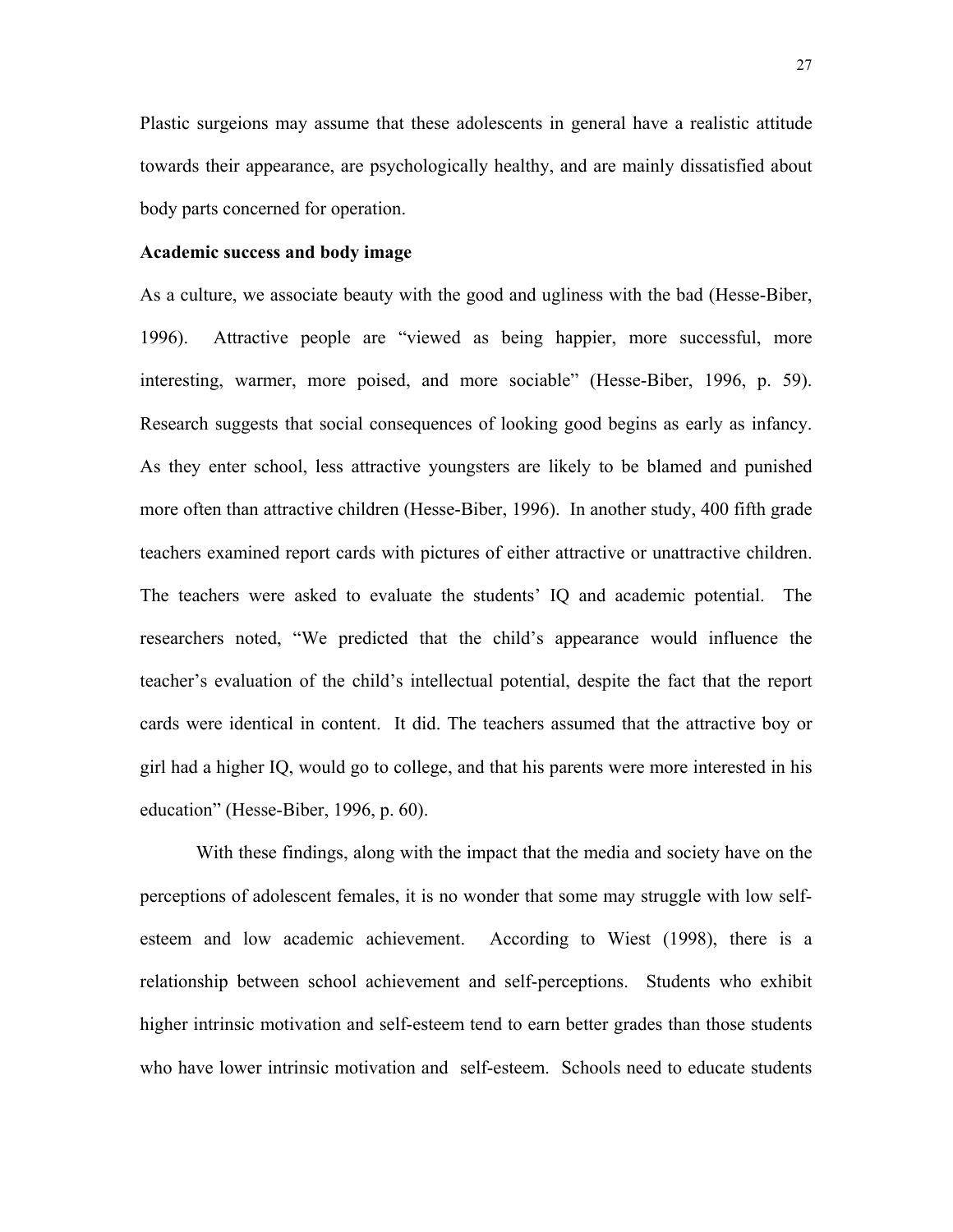about self-esteem and body image. This involves help from educators, families, and communities.

 The World Health Organization (WHO) Health Promoting Schools Framework outlines a holistic approach to foster health within a school and its local community by engaging health and education officials, teachers, students, parents, and community leaders in making common efforts to promote health. A health promoting school has an organized set of policies, procedures, activities, and structures designed to protect and promote the health and well-being of students, staff, and wider-school community members (O'dea & Maloney, 2000). According to O'dea and Maloney (2000), the Health Promoting Schools concept is based on the premise that education and health are inseparable and that health supports successful learning, and successful learning supports health.

 The ideology of the Health Promoting Schools Framework states that the school and its surrounding community must implement policies, practices, and other measures that respect individual self-esteem, provide multiple opportunities for success, and acknowledge good efforts and intentions as well as personal achievements. A Health Promoting School also strives to improve health of school personnel, families, and community members as well as students, and it works with community leaders to help them understand how the community is influential in affecting health and education (O'dea & Maloney, 2000).

 The Framework outlines requirements for a planned and sequential health education curriculum across all age groups and the need for intersectoral and crosscurricula. An example of these concepts include focusing on dieting prevention in Health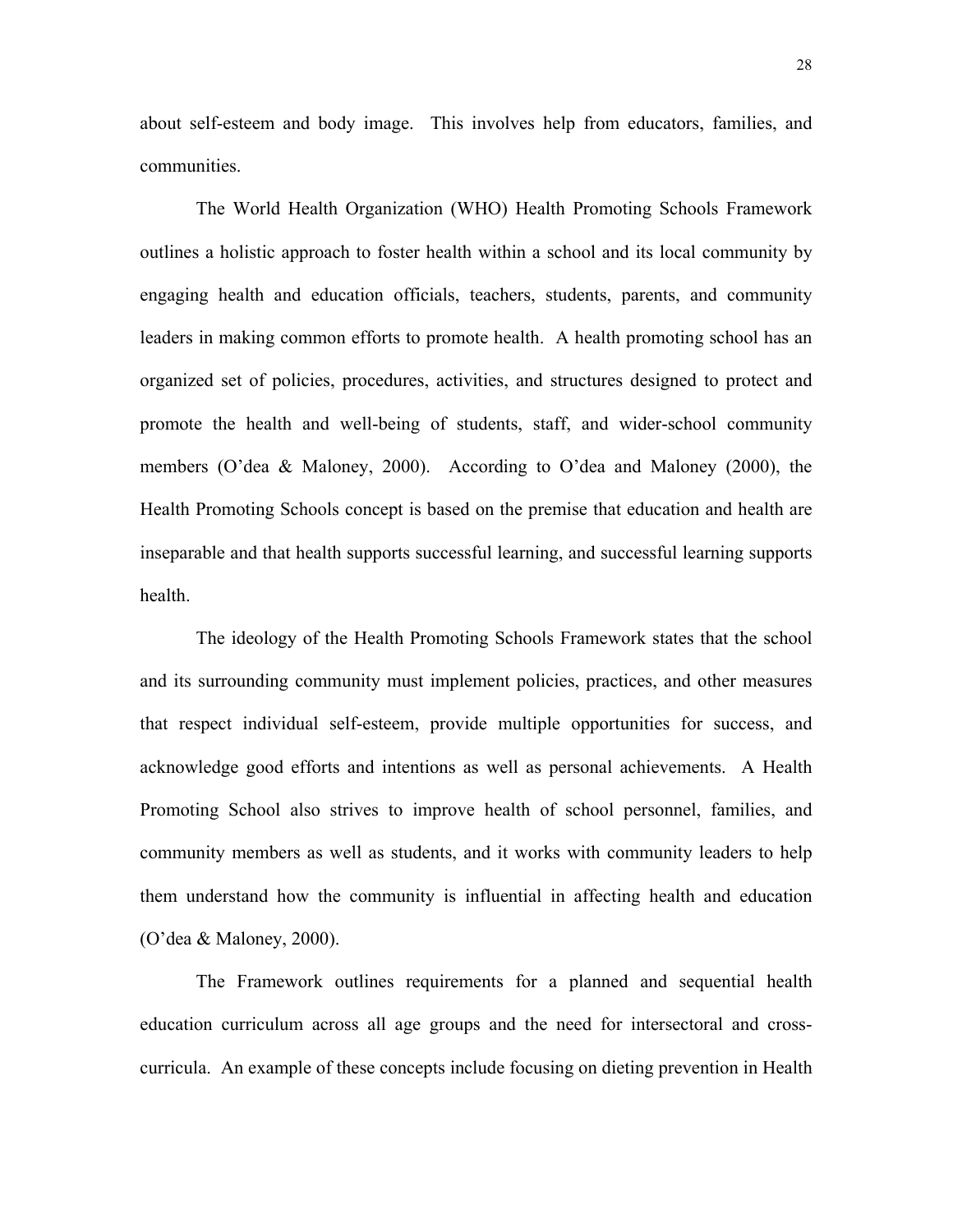Education (skill development to reduce the influence of peer pressure), English classes (the impact of persuasive advertising), and Science (normal composition of fat in human body). The cross-curricular approach ensures health messages remain consistent across subject areas. In addition, the Framework emphasizes teacher training in specific areas and the opportunity for teachers to reflect on their own values, beliefs, and life experiences to be effective role models. In terms of preventing eating and body image problems, teachers and other school community personnel may require training to understand eating problems, training in effective and safe preventive strategies, and access to counseling and referral services (O'dea & Maloney, 2000).

 Additionally, the Framework includes beliefs, attitudes, and norms within the school and local community that form the overall "ethos" of the school environment. To foster a healthful school environment, health promotion policies of the school must be examined. For example, the school may need to examine its school meal policy, and may need to introduce policies about teasing, bullying, dress codes, prejudice, and the need for special programs such as school sport programs specifically suited for the needs of overweight students (O'dea & Maloney, 2000).

 Part of the Health Promoting Schools' holistic approach involves developing collaborative relationships with students' families, school and community health workers, youth and educational services, and non-government agencies. In regard to preventing eating and body image problems, examples of exchanging resources between school and community should include providing health services for students, teachers, school nurses, and families such as mental and allied health services. Complementary educational services such as training programs for preventing eating and body image problems for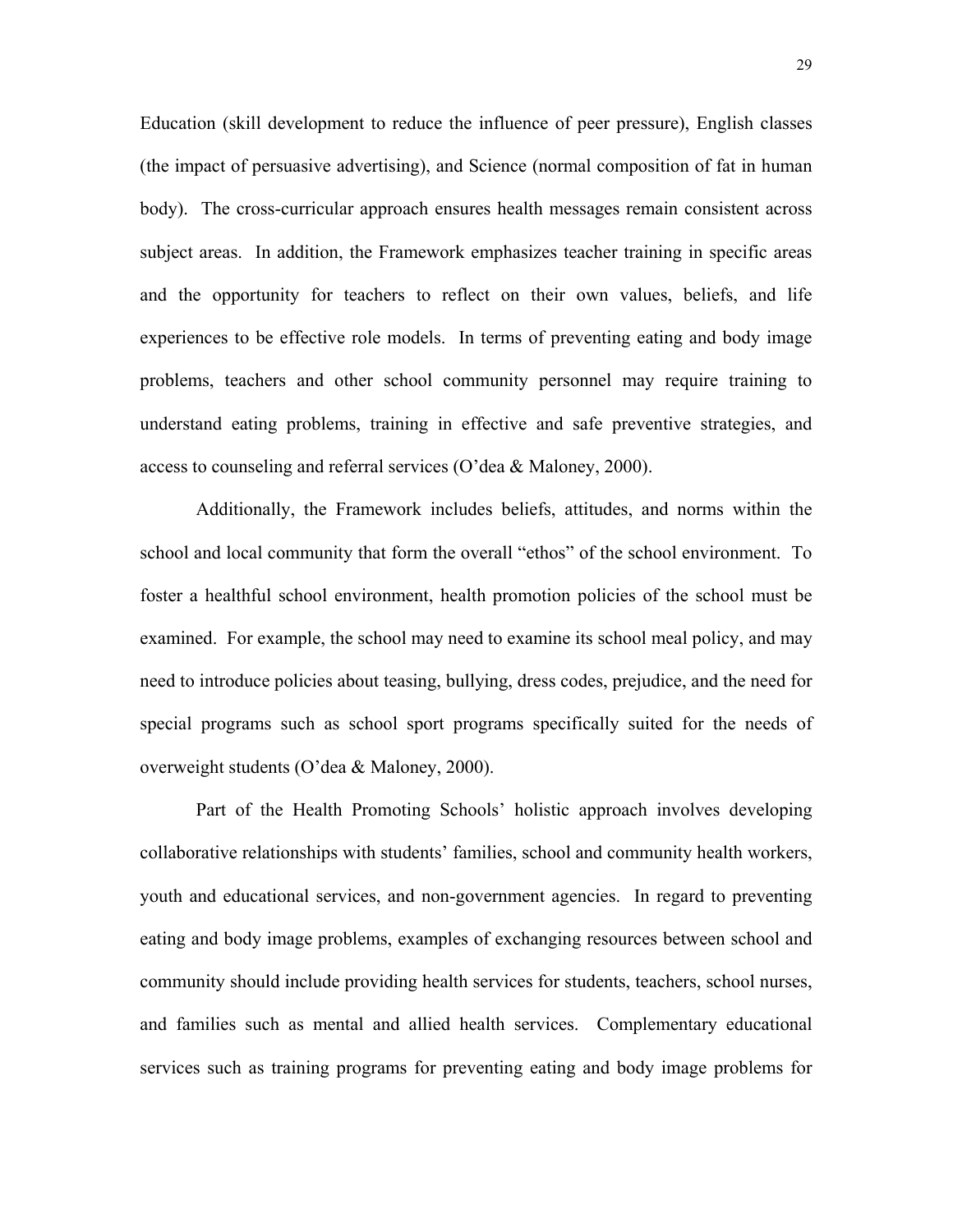parents, school nurses, youth workers, coaches, dance teachers, journalists, and health workers may be designed to maximize the impact of school-based curricula. A comprehensive collaborative approach between the school and community will enable implementation of policies, procedures, activities, and structures required to promote healthy body image and healthy eating behaviors in children, teachers, parents, and community members (O'dea & Maloney, 2000).

## **School counselor strategies and body image**

Along with the World Health Organization Health Promoting Framework agenda, there are strategies for school counselors to use when promoting a balanced view of eating behavior and weight concerns in schools. In brief, counselors should initially assess their personal feelings about body weight. After an honest evaluation, counselors should help students identify cultural and societal influences on beliefs and attitudes about body image and weight, learn coping skills for teasing, and increase personal knowledge about nutrition, exercise, and self-acceptance (Gabel & Kearney, 1998).

#### *Personal assessment and body image*

It is important to reflect on one's own personal views about dieting and body weight before developing a program aimed at normalizing beliefs and attitudes about dieting and body weight for students. Ask yourself the following questions: Are you currently following a diet? How many times have you dieted this year? Has your physician or dietitian recommended that you follow a diet for weight loss? Do you weigh yourself everyday? If you are overly concerned about your weight, a re-evaluation of personal health habits is recommended. A balanced intake of nutritious foods, emphasis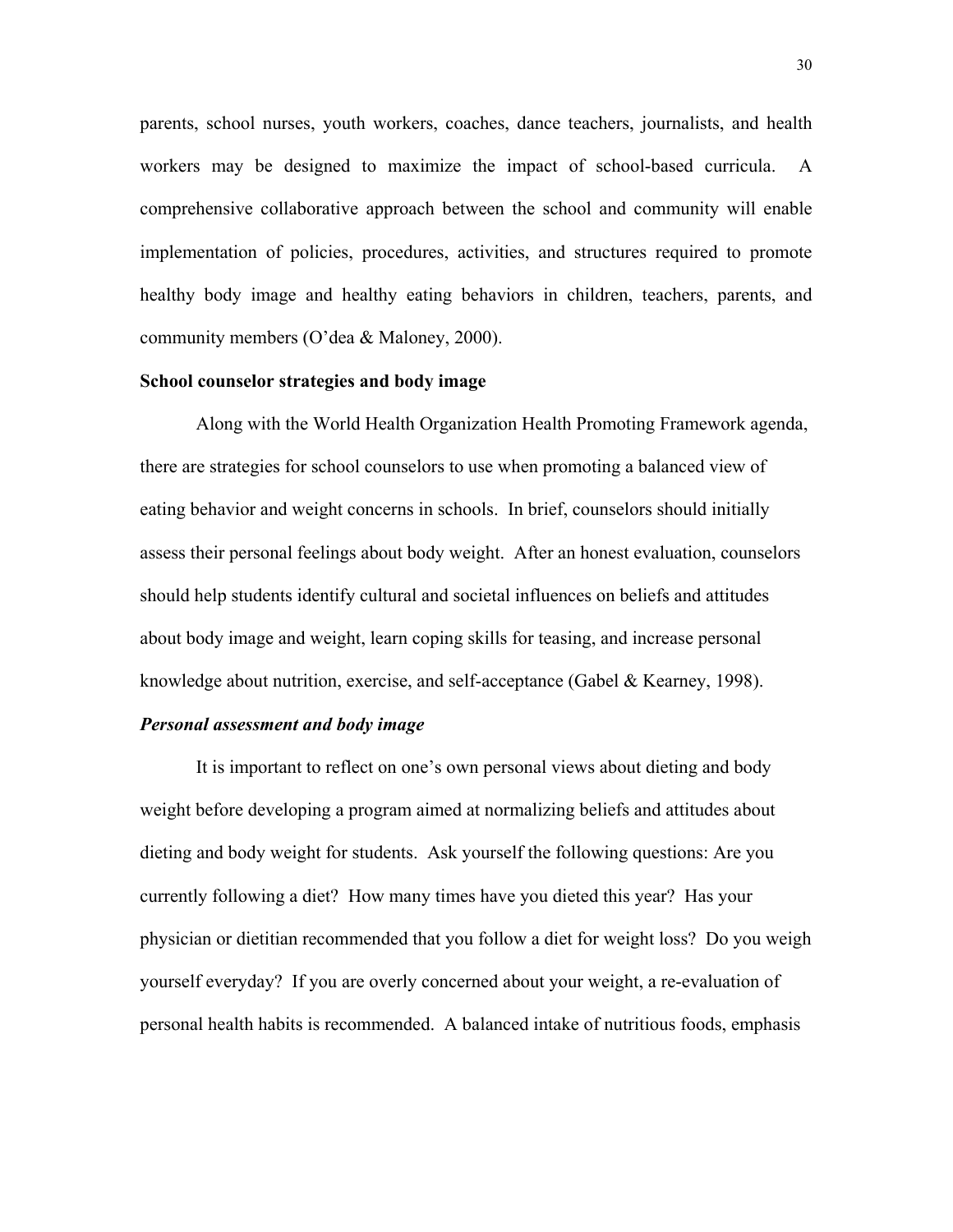on enjoyable and regular exercise, and healthy acceptance of one's body are necessary before developing a program for students who are dieting (Gabel & Kearney, 1998).

## *Identification of cultural and societal influences*

Discussion with students to identify cultural and societal influences that promote dieting will enhance an awareness of external forces on their dieting behavior (Omizo & Omizo, 1992, as cited by Gabel & Kearney, 1998). How does the media influence their food choices? How do advertisements affect their food and fashion purchases? An assignment of collecting pictures from advertisements and other media that teach us that fat is bad, followed by a discussion, can be enlightening and reveal the degree of power and influence that the media has on young people. Locating mixed messages in the media can also be helpful. Feature stories on how to lose weight and calorie laden, delicious chocolate desserts can often be found in the same magazine, or even co-featured on the front page (Gabel & Kearney, 1998).

#### *Coping strategies for teasing and body image*

Learning how to deal with teasing about body shape or weight can help students cope with everyday interactions with others. Role-playing demonstrations may give them confidence to deal with uncomfortable situations (Omizo & Omizo, 1992, as cited by Gabel & Kearney, 1998). According to Gabel & Kearney (1998), students can play the roles in which the following questions are acted out: What do you say to a parent who keeps telling you to lose weight? How do you deal with a class bully who keeps calling you names in front of your friends? What do you say to people who say, "You would be so good looking if you would lose some weight"?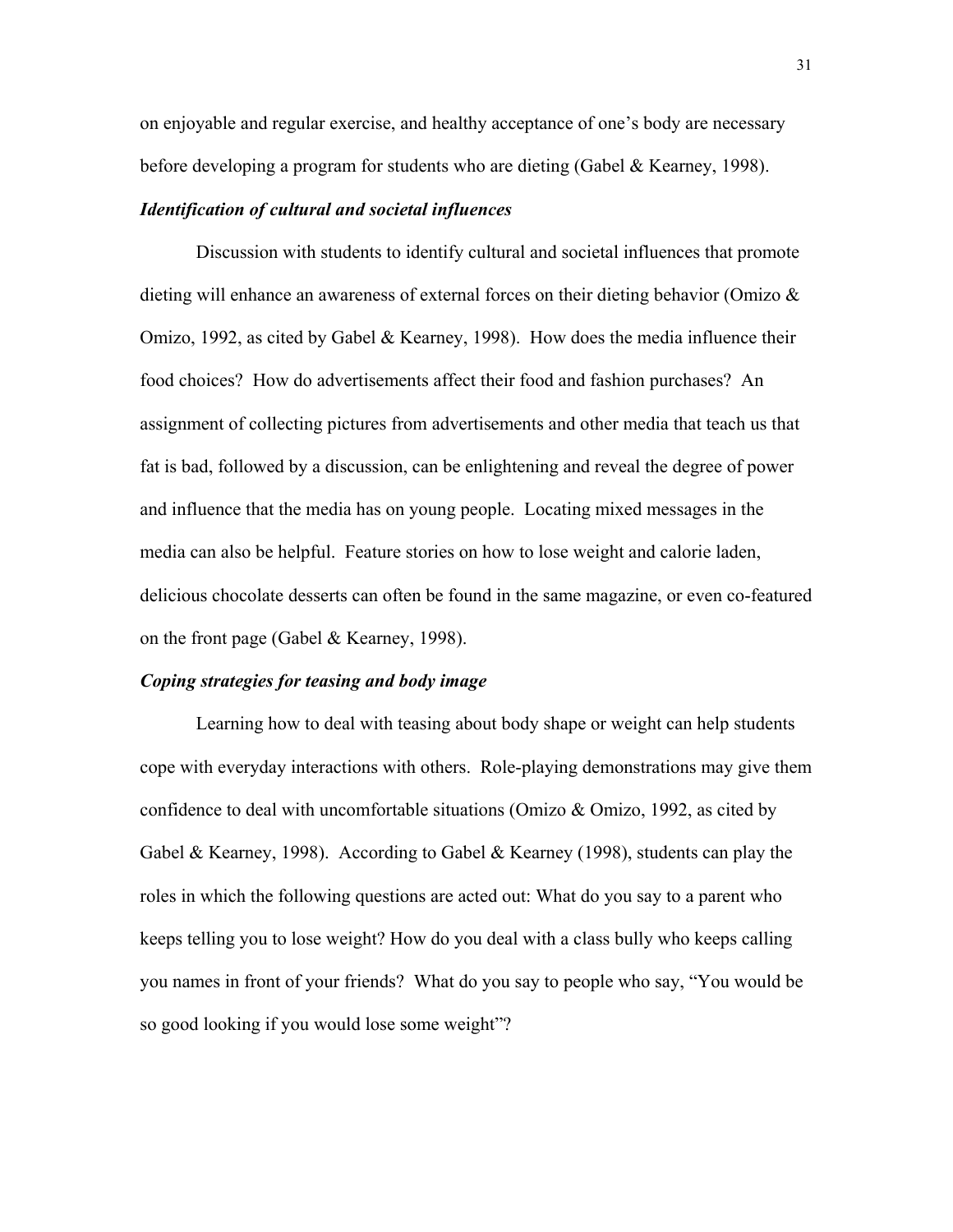## *Nutrition, exercise, and self-acceptance course and body image*

The cornerstone to a school counselor's disordered-eating prevention program is likely to be the classroom teacher. Encourage teachers to combine information about nutrition, exercise, and self-acceptance into one course. Counselors and teachers can promote reasonable goals in the classroom for improving appearance through a healthy and active lifestyle. A simple assessment to determine the degree of dieting and weight concerns of the students would dictate the content and depth of the class. Asking the question used by Nassar, et al. (1992) to assess attitudes and behavioral patterns in young adolescent girls could provide some estimation of the degree of dieting and concern about weight. (1) Are you trying to lose weight now?, (2) Are you usually worrying about gaining weight?, (3) Are you interested in dieting?, (4) When on a diet, do you act tense or irritable, (5) Do you read about diets in magazines or newspapers?, (6) Do you follow diet magazines in magazines or newspapers?, and (7) Do you ask friends about dieting ideas (Nassar, et al., 1992, p.339, as cited by Gabel & Kearney, 1998). Along with this assessment comes the discussion of nutrition. Educators need to discuss with students the dangers of dieting, meal skipping, chronic food restriction, and eating when one is upset or lonely. There needs to be recognition that fat in the diet and on the body has positive attributes that can be an eye-opener for many children and adults. Fat in the diet is required for energy for normal growth and development, necessary for absorption of fat soluble vitamins, required for healthy skin, and provides an efficient energy source for athletes in endurance events (Gabel & Kearney, 1998). A variety of life-long physical activities that promote long-term good health and fitness should be taught during the exercise section of the class. It is essential that each student identify at least one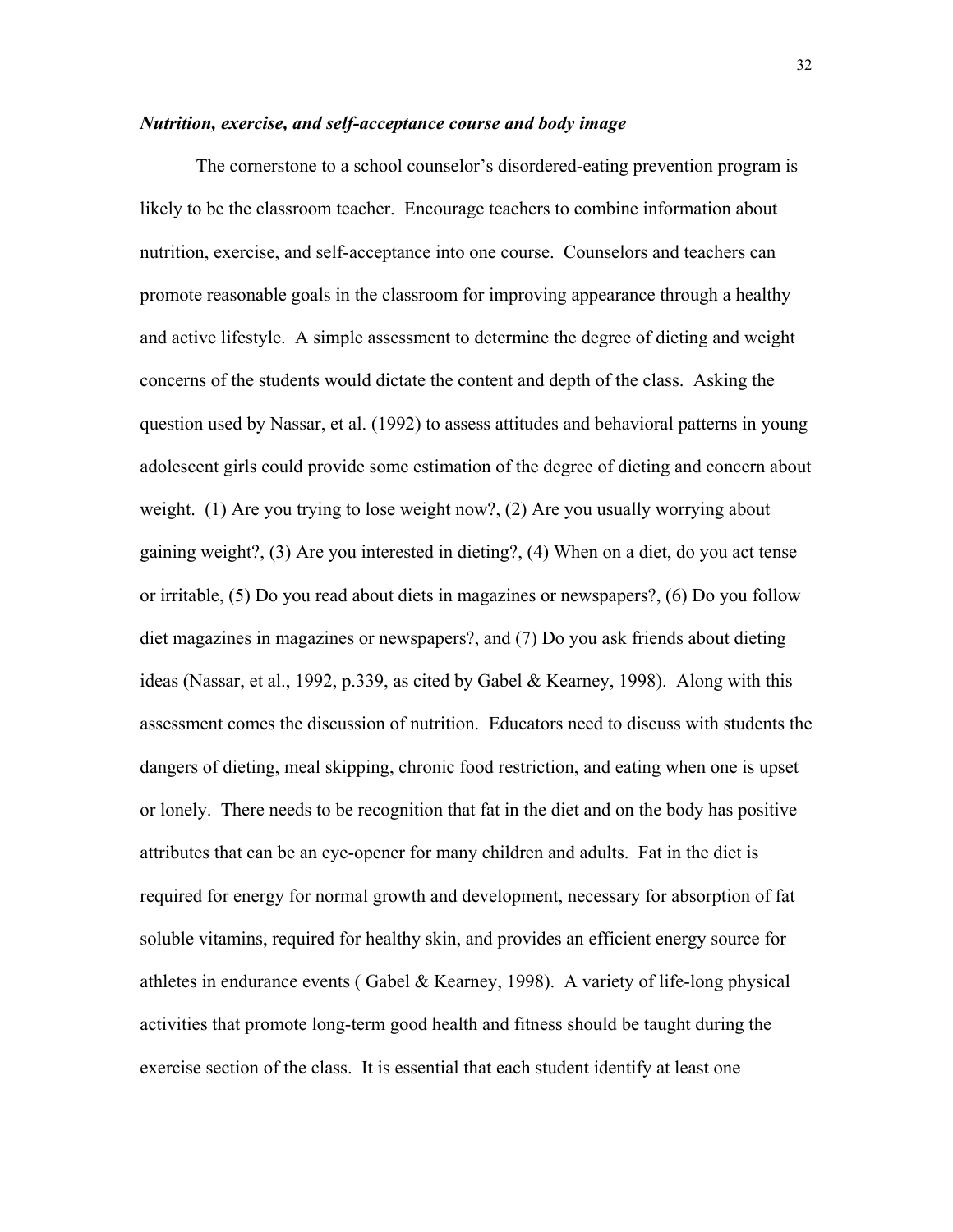satisfying and enjoyable activity that can become part of his or her lifestyle (Gabel  $\&$ Kearney, 1998).

 The self-acceptance section of the course would stress acceptance of one's body and value of oneself. Information about individuality of body shapes; physiological, social, and psychological changes during puberty, and increased fat deposition during growth could be provided to help students accept their bodies and normal bodily changes (Neumark-Sztainer, 1995, as cited by Gabel & Kearney, 1998). Adolescence is often characterized by preoccupation with appearance, and with young people striving to conform to a particular size, shape, or look. A discussion of what clothing means in society, how fashion industry influences consumers' choices, and how people feel about wearing various types of clothing may be warranted. What factors do adolescents consider in choosing their clothes? Is a popular style more important than comfort? Is it important to look like everyone else? Emphasis on the special uniqueness and personal choices of each individual can enhance the understanding that each of us is different, yet valued and important (Gabel & Kearney, 1998). Teachers can also integrate weight concepts with other subjects taught in the classroom. A sixth grade teacher teaches her students how to use the Internet by surveying and exchanging height/weight data with other sixth graders in the development in this age group. Increased self-esteem results as students learn that their sizes are not that different than others their age (Gabel  $\&$ Kearney, 1998).

## *Networking with professionals and body image*

Networking with qualified nutrition professionals and health educators can provide support for school counselors who wish to develop a major campaign to promote

33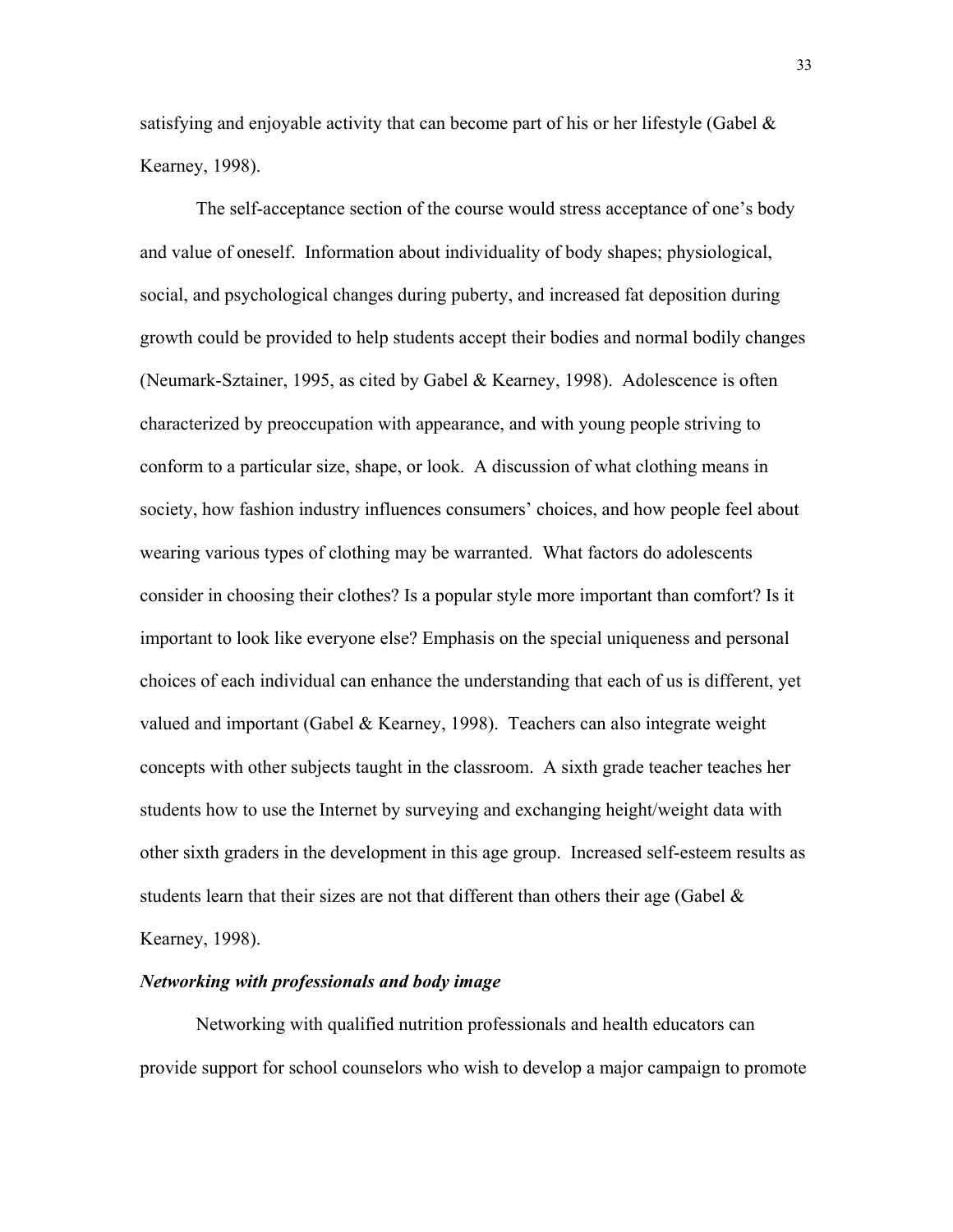good nutrition and reasonable weight maintenance practices (Nassar et al., 1995, as cited by Gabel & Kearney, 1998). Joint presentations with dietitians and health educators to students, parents, teachers, and administrators can provide a starting point for discussion of the problems, and a basis for a comprehensive plan to educate the community about the hidden dangers of dieting and weight-preoccupation (Gabel & Kearney, 1998).

 School counselors are encouraged to play a major role in diminishing predisposing factors of eating disorders in students. Prevention of dieting at an early age may be the one single factor to sustain permanent healthy eating behaviors and normal food intake in this population (Gabel & Kearney, 1998). According to Gabel and Kearney (1998), to provide a healthier outlook for many of our students, counselors can self-evaluate their personal concerns about weight, increase student awareness of external factors that promote weight-related behavior, enhance students' coping skills against teasing and ridicule, and assess weight related concepts taught in the classroom. Finally, the development of a primary intervention program to curb dieting and excessive concern about weight would promote a healthier adulthood for these future healthcare consumers (Gabel & Kearney, 1998).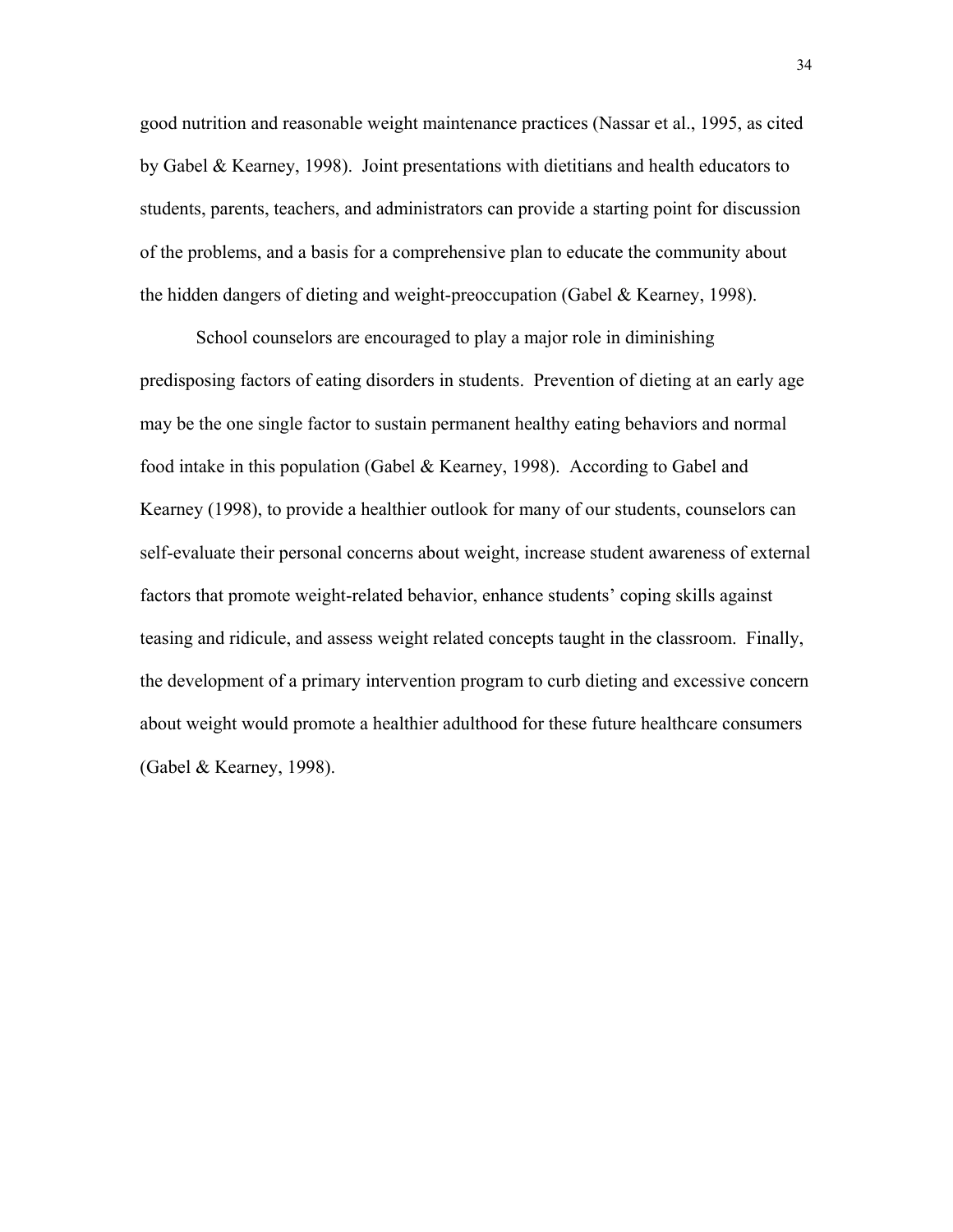#### **CHAPTER THREE**

#### **Introduction**

After conducting a thorough and comprehensive review on the topic of body image, this chapter addresses three concluding points. First, the summary of findings presented throughout this research. Second, conclusions about the findings. Finally, recommendations geared for the media, adolescent females, and their families and educators.

#### **Summary**

 Much of the research regarding the topic of body image is both old and new. Overall, researchers agree that the key points presented in Chapter Two consisted of the following holistic approaches towards the perceptions of adolescent females' body image. These approaches were the media, society, family, and schools.

 The media spend billions of dollars advertising to adolescent females for the purpose of trying to get them to buy their products in order to obtain the ideal body image. Magazines, television, and movies are all factors that contributed to advertising theses ideal images and selling products in order to obtain "ideal" body images that were difficult to acquire.

 Furthermore, our culture values thinness. Due to cultural expectations, family, peers, and society hold high expectations for the drive to thinness, or the "ideal" image. Researchers agreed that such pressure starts at young ages for adolescent females. Often the result was low self-esteem, dieting, and eating problems, and eating disorders.

 Additionally, studies suggested that body image among adolescent females was related to academic success. Adolescent girls who have negative perceptions about their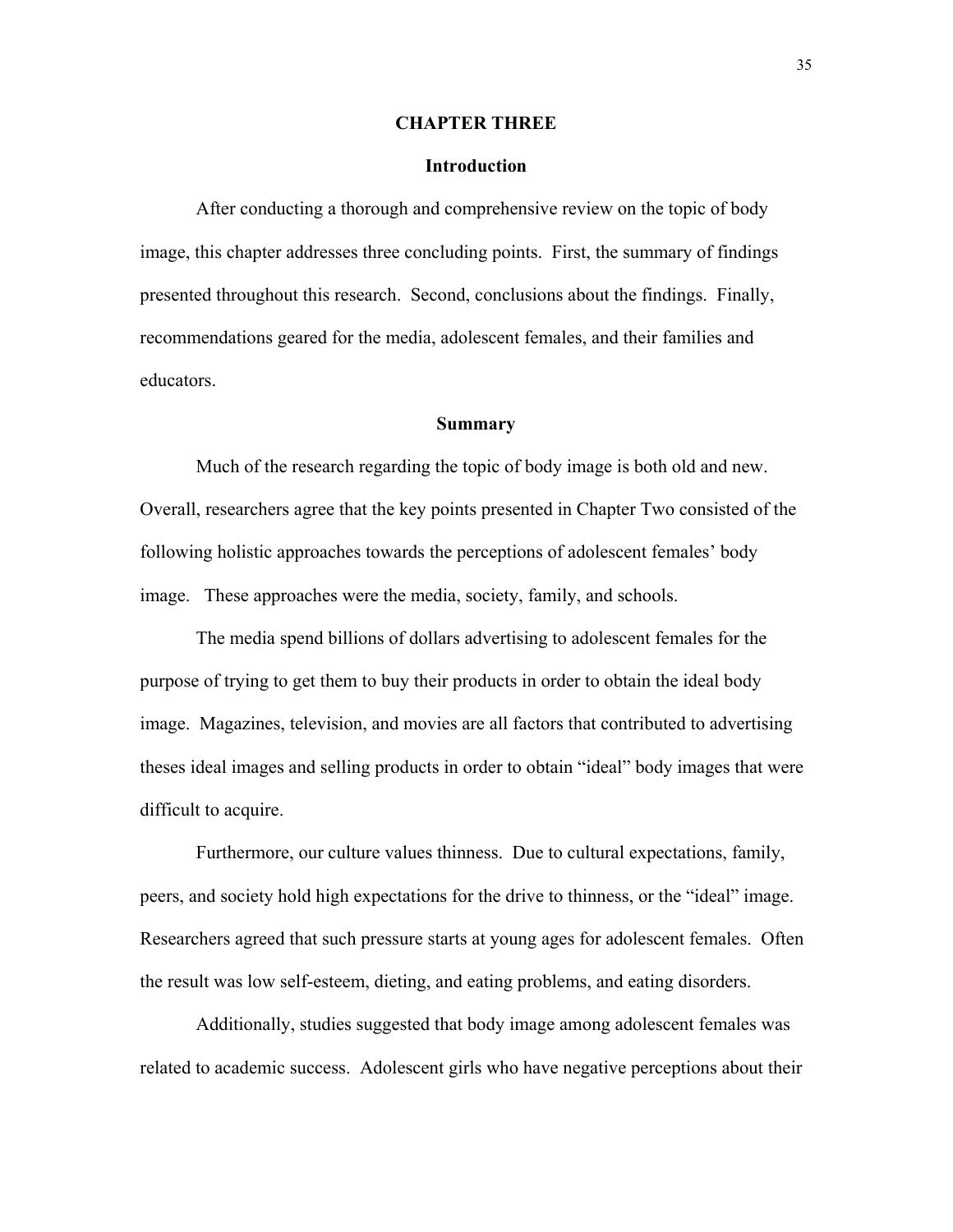body image tend to have lower self-esteem, resulting in lower academic success. There were examples of approaches that educators can do to provide effective school policies, curriculum, and standards to teach body image and self-esteem issues. The World Health Promoting Organization (WHO) Health Promoting Schools Framework outlined holistic approaches to foster health within a school and its local community leaders in making common efforts to promote health. The Framework provided examples of incorporating relevant curriculum in various classes such as health, English, science, and physical education. Additionally, the Framework established policies on teasing, bullying, and the school lunch program. Finally, it was noted that educators, parents, and the community needed to be educated through seminars in order to make them aware of the relationship between their own body image and self-esteem. Then they can provide appropriate modeling and support for students.

#### **Conclusion**

 The majority of adolescent girls and women have had struggles with body image. Generally, research points out those adolescent females who have a distorted body image experience pain, guilt, depression, low self-esteem, and lower academic success. However, there was little information that tied the relationship between academic success and an adolescent females' body image. There was some evidence that suggested that adolescent females, who have low self-esteem and depression tend to suffer academically. Therefore, since researchers stated that adolescent females who have a distorted body image tend to have lower self-esteem and depression, it was assumed that they tended to struggle academically as opposed to adolescents who did not have a distorted body image.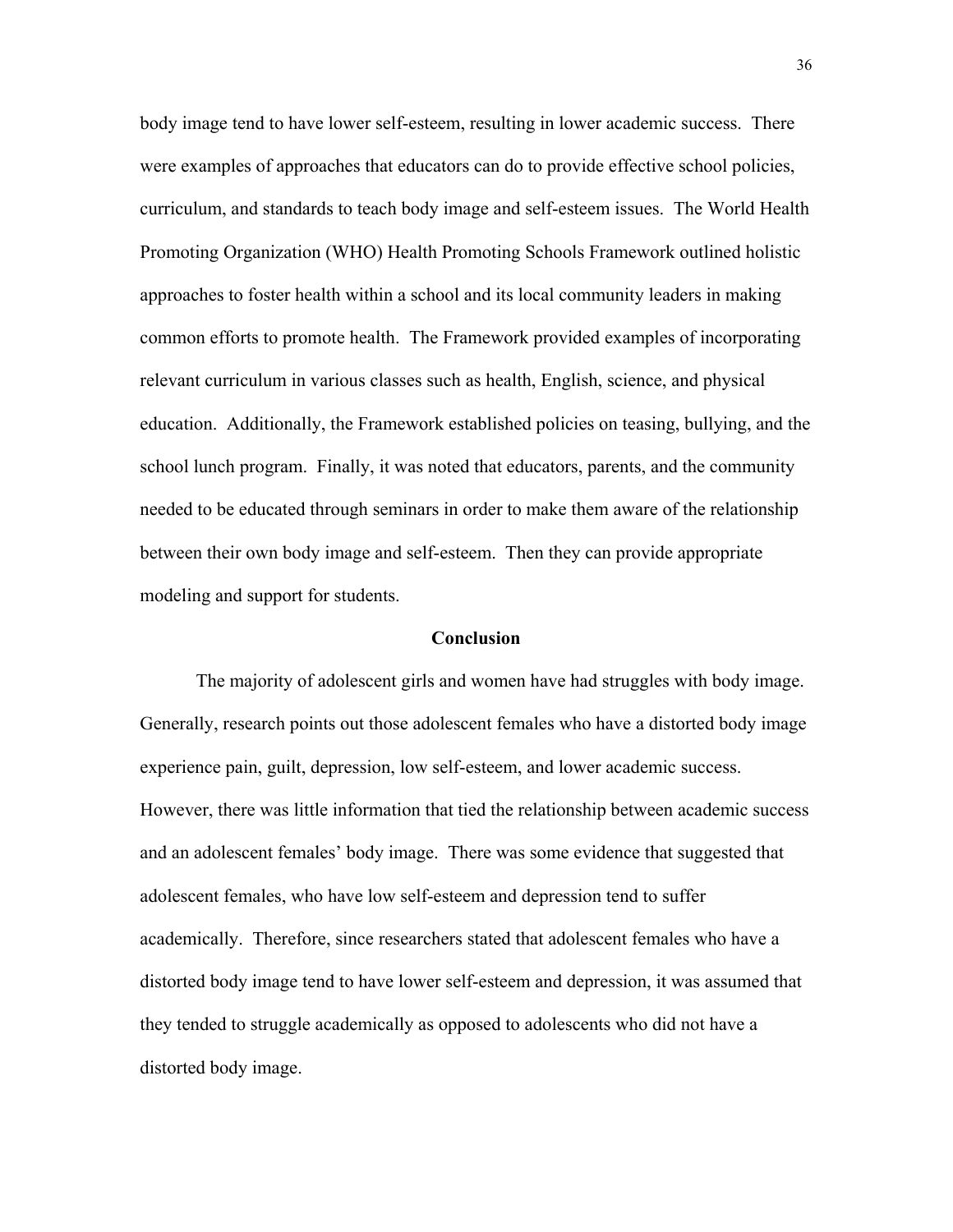Additionally, research shows that the media and society have the biggest impact on contributing to the adolescent females' warped perceptions of their body image. As stated, the media spent billions of dollars annually to advertise the "ideal" thin and flawless female images that females can attain if they buy their products. For the vast majority, the products are quite disappointing and sometimes dangerous. It's a huge marketing agenda that preys on hopeful adolescent girls.

 Along with the media, peers and parents contributed to the distorted perceptions of the adolescent females' body image. The family and peer system are the biggest influences of a child's life. Adolescent girls witness their own mothers, sisters, and other female figures, and friends discuss their frustrations about their weight. In addition, yoyo dieting was also witnessed. Also, adolescent girls watch fathers, brothers, and male figures in their lives make comments about what the "ideal" female should be and scoff at females who are not ideal.

#### **Recommendations**

 The results of this comprehensive review of the literature has led the researcher to the following recommendations regarding the relationship between female body image, media influence, and academic achievement.

- 1. It is recommended that the media, being the most powerful contribution towards adolescent females' body image, provide advertisements of the average woman, along with alternative magazines that portray everyday issues such as the relationship between self-esteem and body image.
- 2. It is recommended that female family members, friends, and female role models decrease the fussing about their own weight, as well as the weight of others.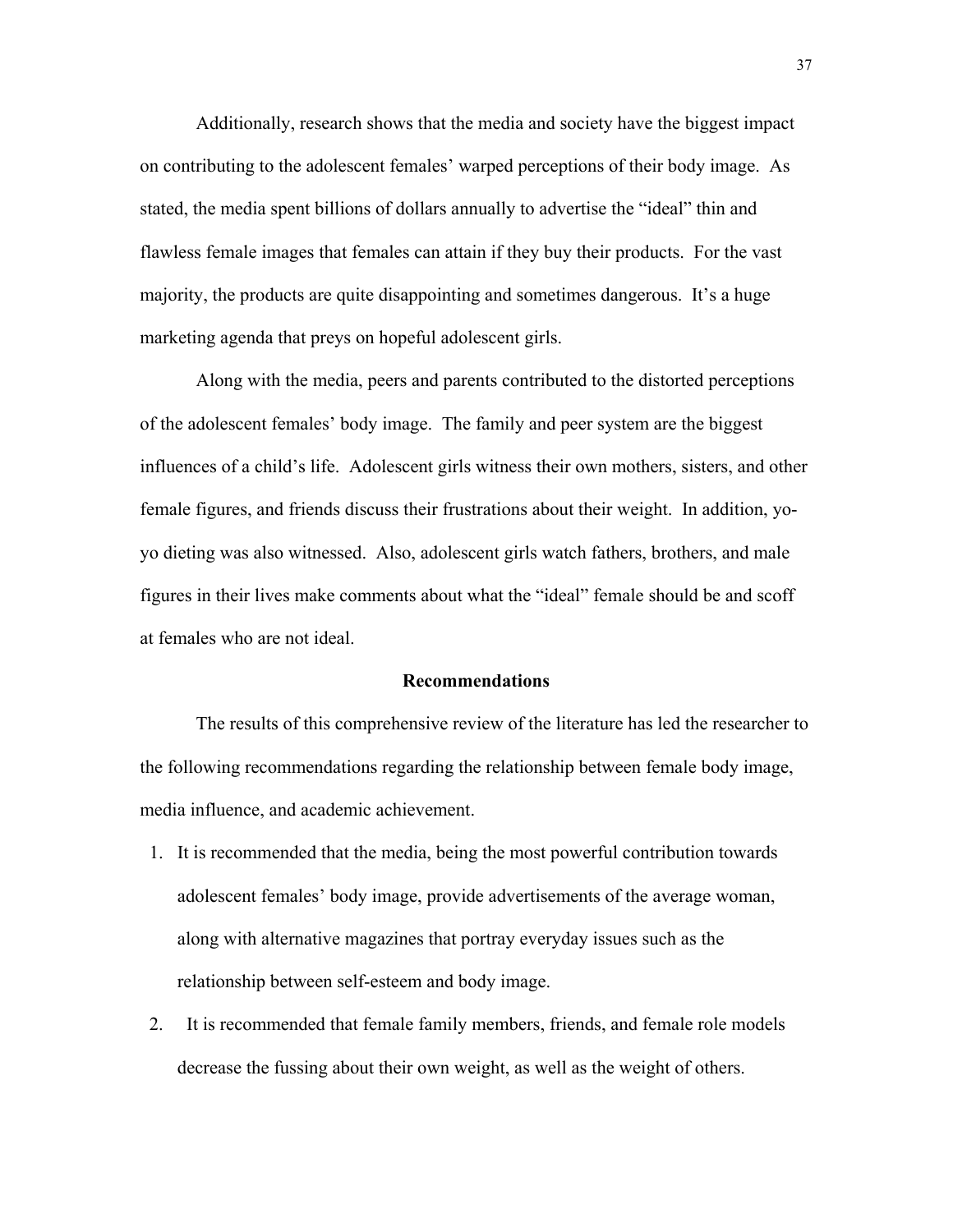- 3. It is recommended that male family members, friends, and male role models increase their awareness of the impact that body image has towards adolescent females. In doing this, they need to start by decreasing the comments and suggestions they make towards women.
- 4. It is recommended that teachers and other educators discuss the topic of body image in their respective schools. These discussions could be incorporated in academic school subjects such as English (Media/advertising), health and science (dangers of dieting and eating disorders), and physical education (fat content).
- 5. It is recommended that teachers and other educators have appropriate training and resources to implement the issue of body image to their students and communities. They need to be aware of the issue, as well as the proper precautions to take when counseling and working with students who have eating problems and eating disorders.
- 6. It is important for each school system to have effective policies on bullying and teasing.
- 7. It is recommended that teachers and other educators, with the proper training and resources, network with families, professionals, and the community to share information regarding body image.

38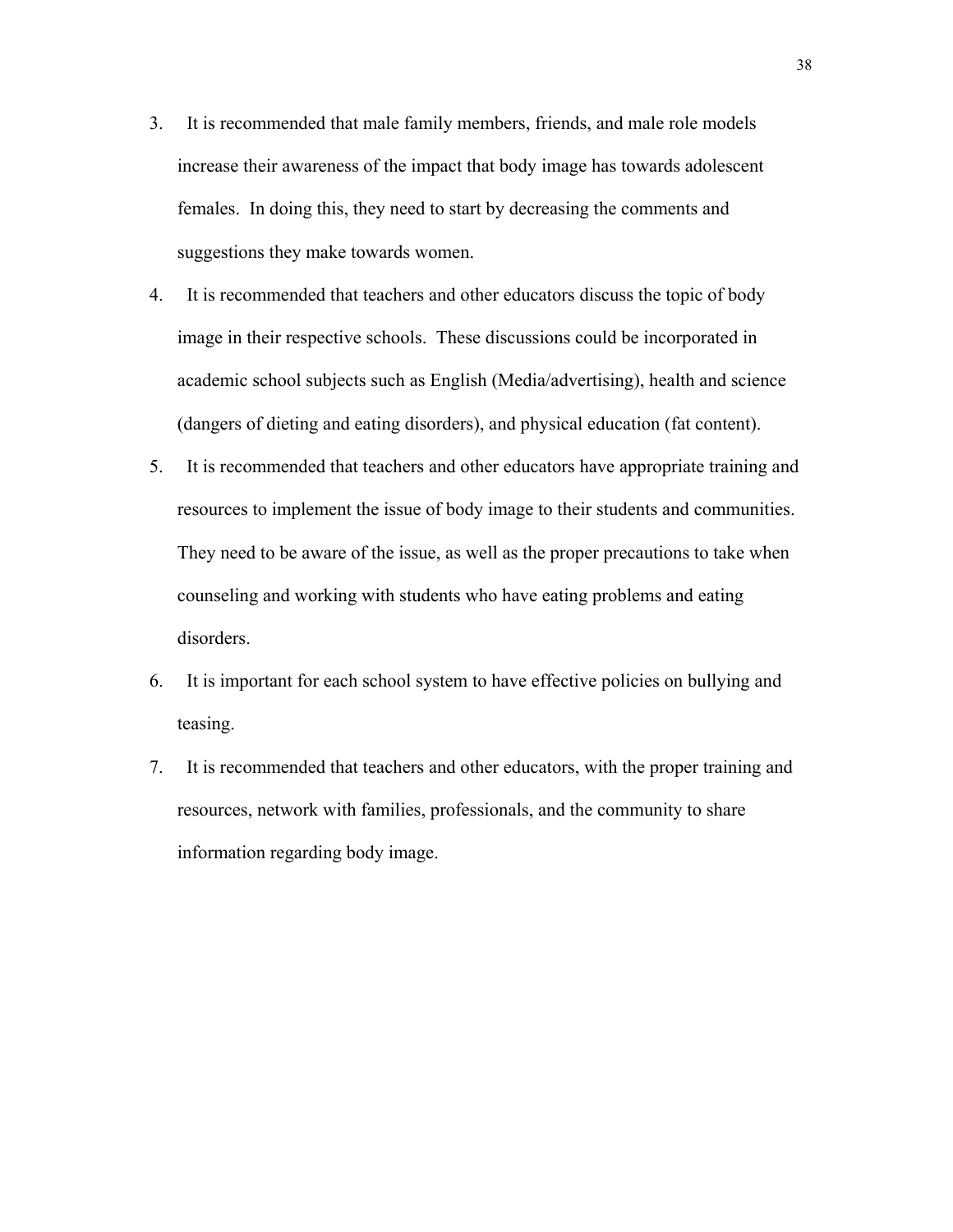#### **BIBLIOGRAPHY**

 A look at our obsession with dieting, body image. (1993). *Women's Health Matters, 3*  $(1)$ .  $1/2p$ .

- Berg, F.M. (2001). *Women afraid to eat.* Hettinger, ND: Healthy Weight Network.
- Blackhurst, A.E., & Wilson, N.L. (1999). Food advertising and eating disorders marketing body dissatisfaction, the drive for thinness, and dieting in women's magazines. *Journal of Humanistic Counseling, Education, and Development, 38*, (2), 111-122.
- Dunkley, T.L., Paxton, S.J., & Wertheim, E.H. (2001). Examination of a model of multiple sociocultural influences on adolescent girls' body dissatisfaction and dietary restraint. *Adolescence, 36* (142), 265-279.
- Gabel, K., & Kearney, K. (1998). Promoting reasonable perspectives of body weight: Issues for school counselors. *Professional School Counseling, 1*(5), 32-35.
- Hesse-Biber, S. (1996). *Am I thin enough yet?* New York: Oxford University Press.
- A look at our obsession with dieting, body image. (1993). *Women's Health Matters, 3*
	- (1), 1.
- Mayo, M.L. (1992). *Looking good but feeling bad.* Michigan: Servant Productions.
- McCabe, M.P. & Ricciardelli, L.A. (2001). Parent, peer, and media influences on body image and strategies to increase and decrease body size among adolescent boys and girls. *Adolescence, 36* (142), 225-240.
- Norton, B. (2002). When is a teen magazine not a teen magazine? *Journal of Adolescent and adult literacy, 45* (4), 296-299.

O'dea, J. & Maloney, D. (2000). Preventing eating and body image problems in children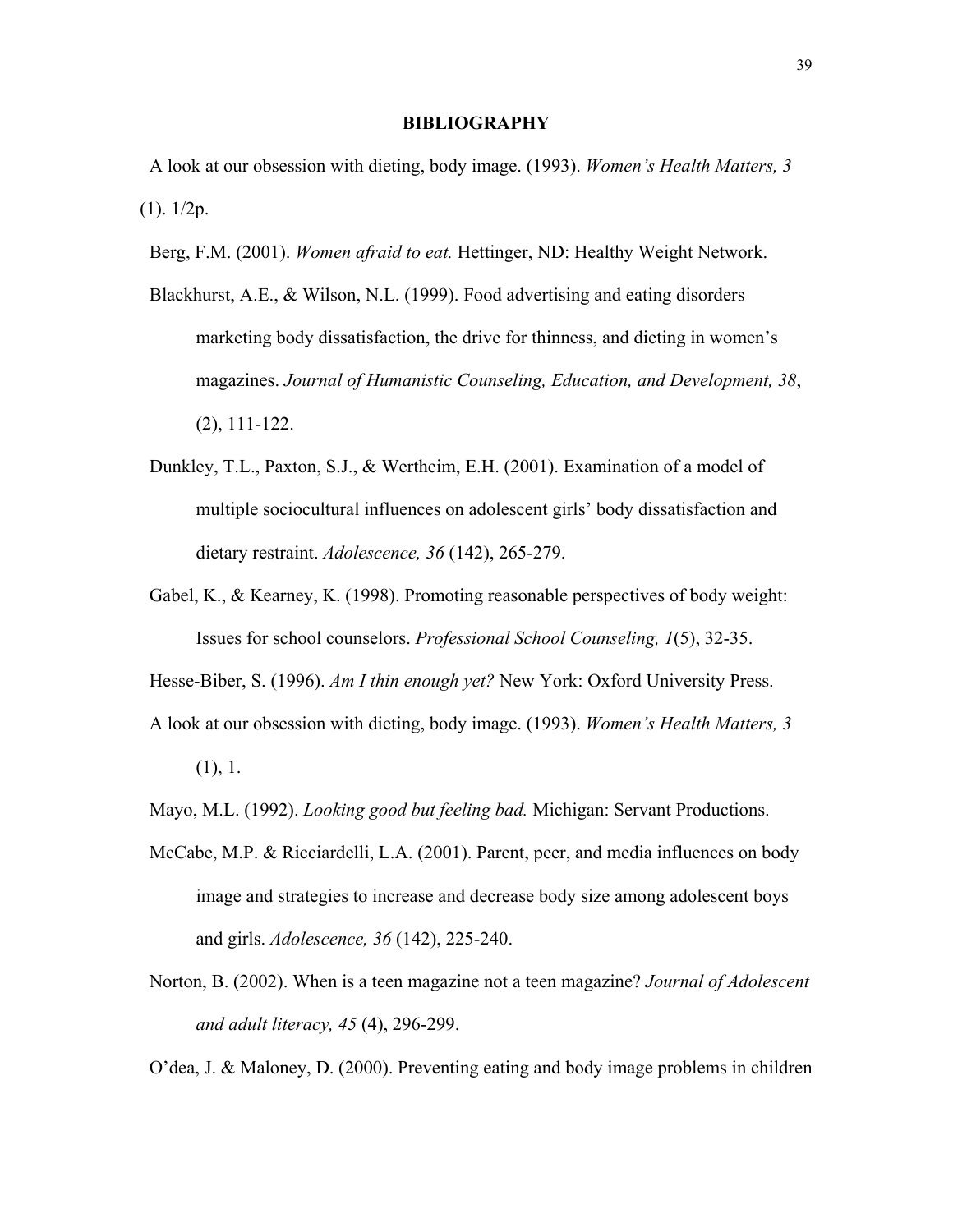And adolescents using the health promoting schools framework. *Journal of School Health, 70* (1), 18-21.

- O'dea, J.A. & Abraham, S. (1999). Association between self-concept and body weight, gender, and pubertal development among male and female adolescents. *Adolescence, 34* (133), 69-79.
- O'dea, J.A. & Abraham, S. (1996). Food habits, body image, and weight control Practices of young male and female adolescents. *Journal of Nutrition & Dietetics, 53* (1), 32-39.
- Parke, E. (2000). Make mass media maxims work for kids. *Education Digest, 65*, (6), 23-27.
- Pesa, J. (1999). Psychological factors associated with dieting behaviors among female Adolescents. *Journal of School Health, 69* (5), 196-201.
- Stephens, D.L. & Hill, R.P. (1994). The beauty myth and females consumers: The controversial role of advertising. *Journal of Consumer Affairs, 28* (1), 137-154.
- Simis, K.J., Verhulst, F.C., & Koot, H.M. (2001). Body image, psychsocial functioning, and personality: How different are adolescents and young adults applying for plastic surgery? *Journal of Psychology & Psychiatry & Allied Disciples, 42*, (5), 669-679.
- Thomsen, S.R., Weber, M.M., & Brown, L.B. (2002). The relationship between beauty and fashion magazines and the use of pathogenic dieting methods among adolescent females. *Adolescence, 37* (145), 1-18.